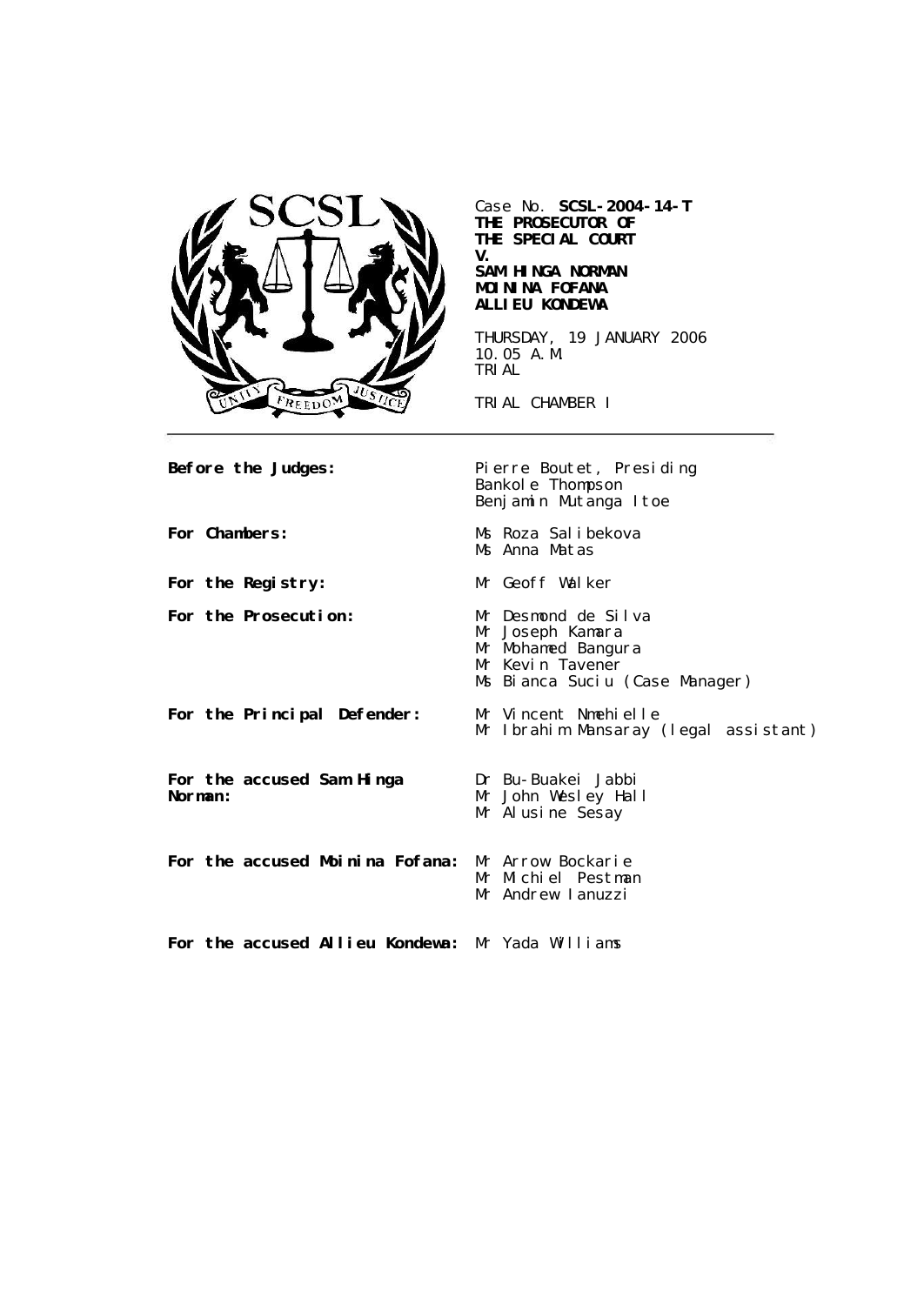1 2 3 4 5 6 7 8  $\mathsf{Q}$ 10 10:06:44 11 12 13 14 15 10:07:09 16 17 18 19 20 21 22 23 24 25 10:07:48 26 27 28 29 09:38:00 10:07:29 [CDF19JAN06A - CR] Thursday, 19 January 2006 [Open session] [The accused present] [Upon commencing at 10.05 a.m.] PRESIDING JUDGE: Good morning. I would like first to apologise for this delay in starting the proceedings this morning. We clearly intended to start at 9.30, as we had said yesterday, to hear the oral arguments on the motion that is pending in front of this Chamber. However, I was informed and the Chamber was informed just before coming to Court this morning that the Attorney-General had filed some documentation requesting the right to be heard on this motion. The document had been forwarded to the Registrar and not filed with the Court. So that's why we were not informed except for this morning. The Attorney-General is requesting to be heard on behalf - that is President Kabbah is requesting to be heard through the Attorney-General and make submission on this particular motion. Before, as we briefly discussed yesterday, we felt and it is felt that it is of the utmost importance that the President or his representative in this case, the Attorney-General, be given that opportunity. So to clarify, at least, the file on this, I would ask that the letter that was sent by the Attorney-General to the Registrar, a letter that was received by the office of the Registrar on 17th January, be filed as part of the Court record on these motions, as such. This will be filed together with the letter that was sent to the Attorney-General by the Registrar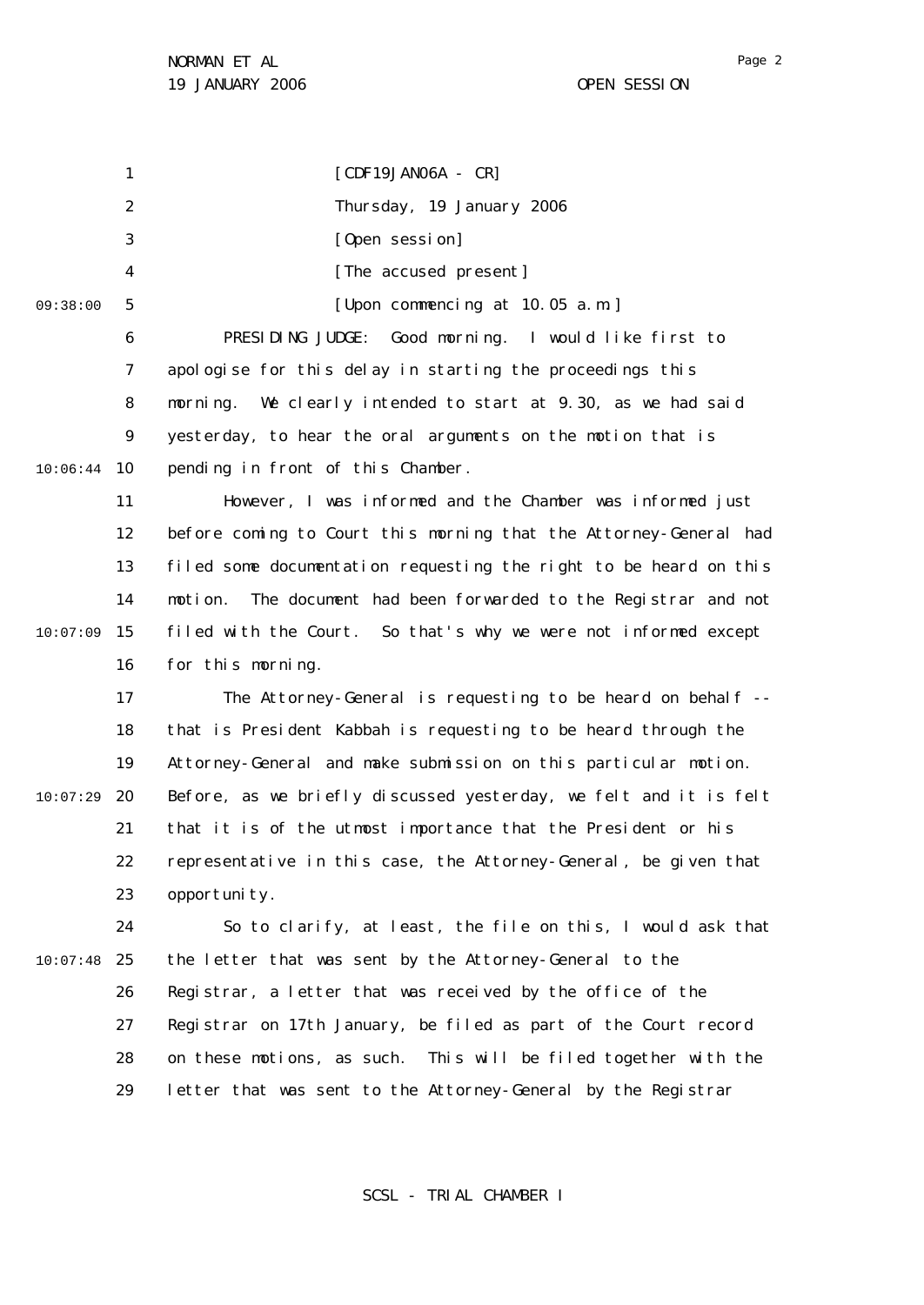1 2 3 4 5 6 7 8  $\mathsf{Q}$ 10 10:09:01 10:08:35 yesterday to answer this letter, to reply to this letter. Which puts us, obviously, in a different scenario this morning, because to allow the proper discussion and the proper assessment of this situation, it is only proper that we allow, in those circumstances, the Attorney-General and the President of the republic to make appropriate arguments. They have not, after verification this morning, provided any written response to the motion. They have been served upon the instruction of my brother Justice Thompson with the motions. They have not responded in writing to this.

11 12 13 14 15 10:09:19 16 17 18 19 What we will do now, in addition to ask that these documents be filed with the Court to be part of the documentation on this motion, we'll instruct the Attorney-General to file their positions and their arguments in writing within seven days of today. At that time, we will fix a date to hear the oral arguments again, and it is usual to do this at this particular moment unless we see if and what the response is. From that response, obviously the parties will have the right to reply, and from there on we will fix a date.

20 10:09:37 21 22 23 24 So that changes a bit the plan we had in mind yesterday and we were intending to proceed with this morning. So, this is the position that we are taking this morning. Therefore, we will not proceed to hear any oral arguments on that particular motion this morning.

25 10:10:05 26 27 28 29 Given that this is a motion that has been filed first by the counsel for the second accused, I will ask Mr Pestman if you have any comments on that. I know you, yesterday, were suggesting that the Attorney-General should be informed at least. Now you know he has been informed, that he intends to intervene.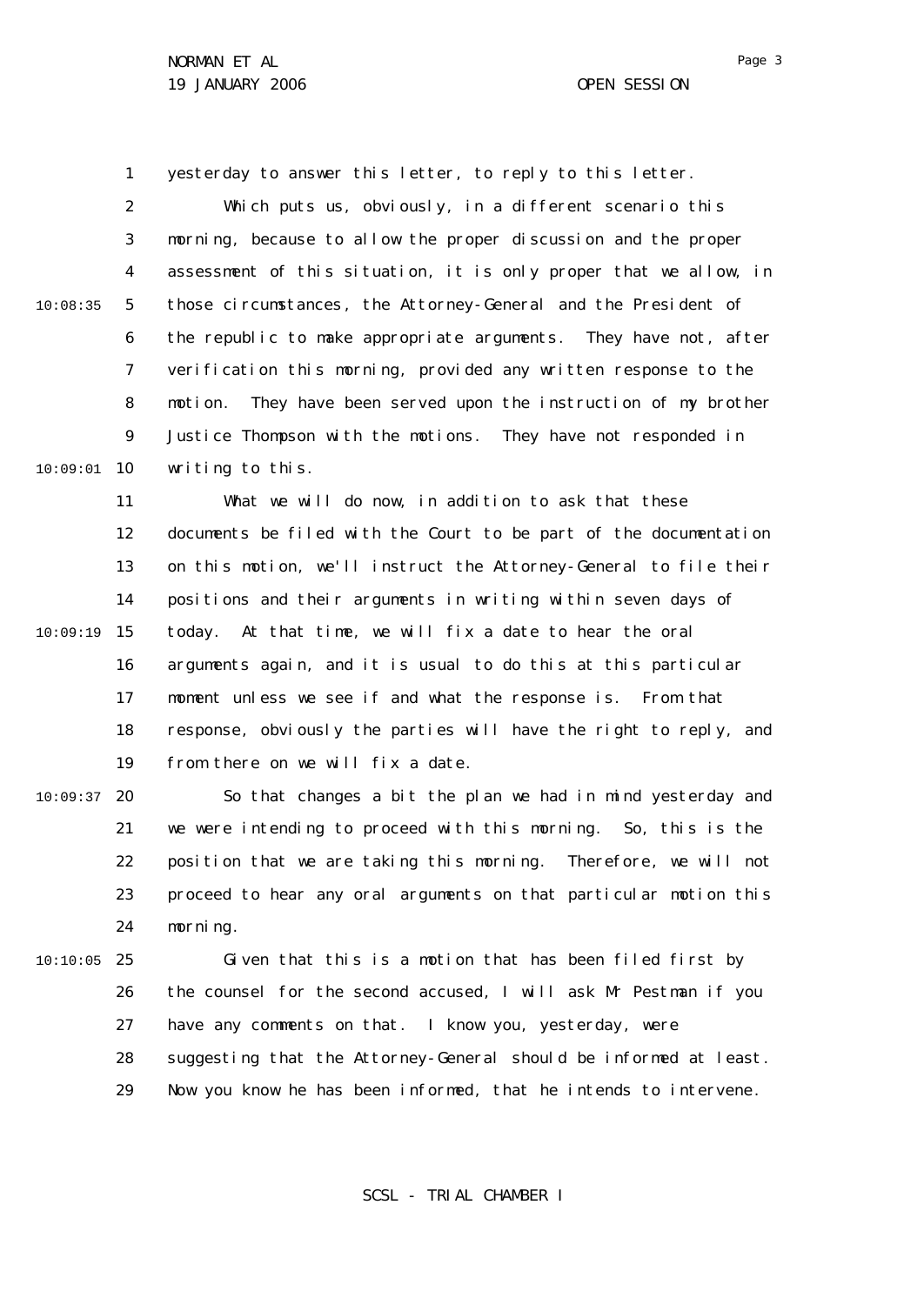1 2 3 4 5 6 7 8  $\mathsf{Q}$ 10 10:10:46 11 12 13 14 15 10:10:59 16 17 18 19 20 10:11:15 21 22 23  $24$ 25 10:11:32 26 27 28 29 10:10:33 Any comment? MR PESTMAN: We can only encourage his intervention, so I request the Court to allow him to intervene. As soon as possible. We would like to clarify this matter. It is a shame we cannot discuss the issue today, but the sooner we can discuss it, the better. PRESIDING JUDGE: We agree with you entirely. That is why we were intending to proceed with that today. MR PESTMAN: Is it possible to take a decision today on his request to join this particular procedure or to intervene in this procedure, or is it necessary to await his written response first? PRESIDING JUDGE: We should await his written response to see what it is that he's raising, otherwise we are going to be speculating at this particular moment. You will have copies of the documents, obviously, once it is filed with the Registry. MR PESTMAN: Yes. PRESIDING JUDGE: I can read to you the very last paragraph of the letter to the Registrar which says, "I hereby give notice that it is the Attorney-General's intention to apply for such a subpoena if and when issued to be set aside on constitutional and other legal bases". MR PESTMAN: Is it possible to get a copy of it? PRESIDING JUDGE: Yes. MR PESTMAN: Is it possible to have it now so we can have a look at it? JUDGE ITOE: Please wait. Don't be in a hurry. PRESIDING JUDGE: I just said it will be filed with the court Registry and copies will be made and distributed to all the

SCSL - TRIAL CHAMBER I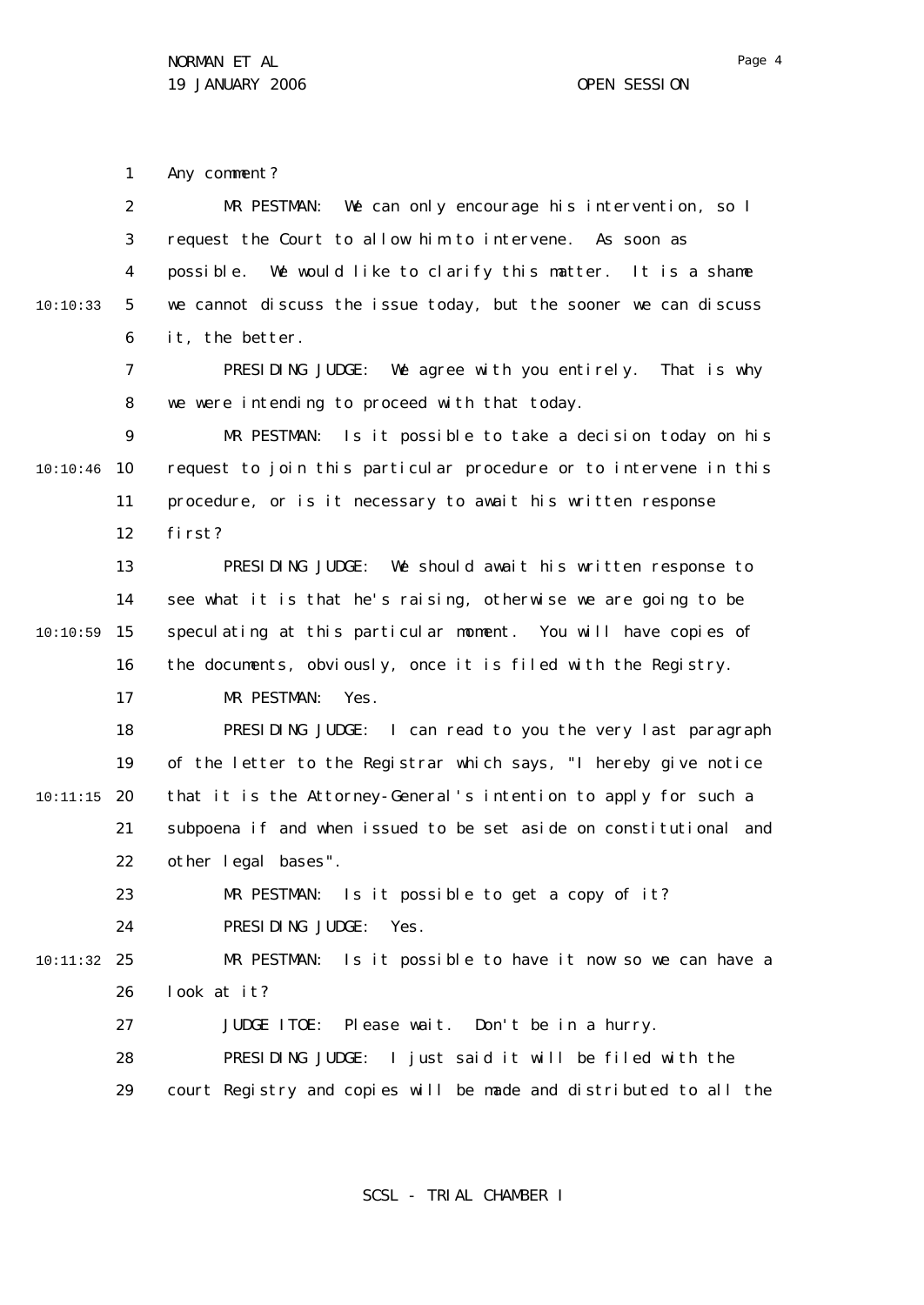1 2 3 4 5 6 7 8  $\mathsf{Q}$ 10 10:12:10 11 12 13 14 15 10:12:42 16 17 18 19 20 10:13:00 21 22 23 24 25 10:13:15 26 27 28 29 10:11:54 parties. MR PESTMAN: I'm too curious. PRESIDING JUDGE: This is the only paragraph. It has three paragraphs. The other paragraphs are just descriptive. MR PESTMAN: I can only encourage the Attorney-General -the President to intervene. PRESIDING JUDGE: Thank you. Dr Jabbi? MR JABBI: My Lord, certainly it is very necessary that the Court grants the request for the intervention by the Attorney-General. The last paragraph that was read is also very indicative, indeed. We give our entire support to it. That is to say, the acceptance of the request for the intervention. However, My Lord, it seems that this issue is going to affect the question of the giving of testimony by the Defence on behalf of the first accused. My Lord, I don't know whether - what the plan for the rest of today's session is going to be, but depending on -- PRESIDING JUDGE: The plan was to deal with this issue first and then we will see. MR JABBI: There will be some implications of our dealing with it which we would want to raise later on today. PRESIDING JUDGE: Fine. MR JABBI: Thank you very much, Your Honour. PRESIDING JUDGE: Thank you. Mr Williams, you wish to say anything? MR WILLIAMS: Nothing, My Lord. PRESIDING JUDGE: Mr Prosecutor, welcome. Pleased to see you in this Court. MR De SILVA: Well, I am pleased to be seen, My Lord. Of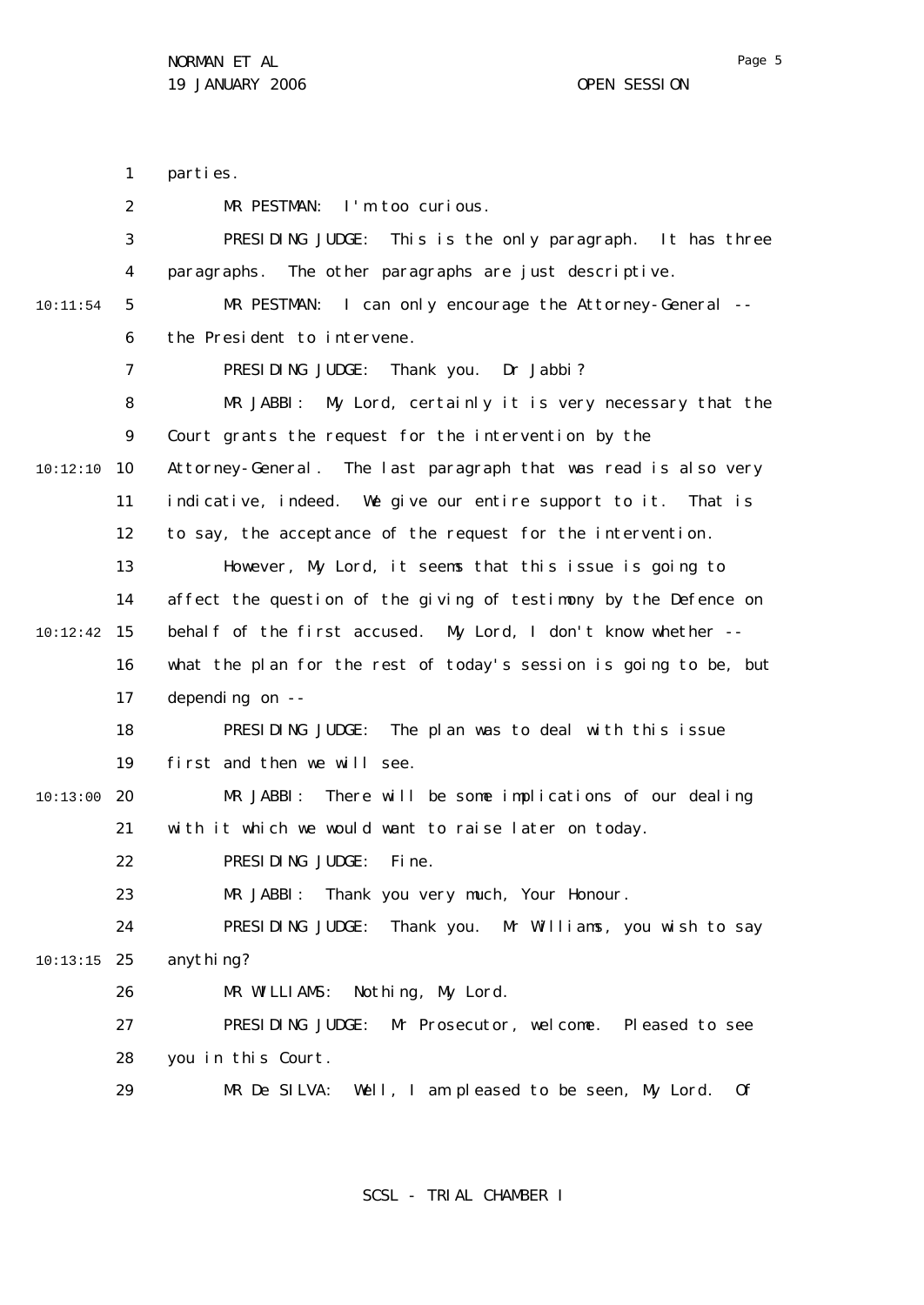|               | 1              | course, in the light of what your Lordship has told us this       |
|---------------|----------------|-------------------------------------------------------------------|
|               | $\overline{2}$ | morning, we clearly cannot proceed on the basis we had originally |
|               | 3              | intended to this morning, so we will await developments in that   |
|               | 4              | regard. There is little I can add to what I have already said.    |
| 10:14:04      | 5              | PRESIDING JUDGE: Thank you very much. So the oral hearing         |
|               | 6              | is postponed until further notice. In the meantime, as I say, I   |
|               | 7              | will repeat the instruction for the Attorney-General to file the  |
|               | 8              | written response to the application. The motions have been filed  |
|               | 9              | within seven days of today's date and from there on, we will see  |
| 10:14:25      | 10             | what happens and we will obviously advise the parties             |
|               | 11             | accordingly. The documents in question, Mr Officer of the Court,  |
|               | 12             | are given to you for proper filing with the Registry. As soon as  |
|               | 13             | they are filed, that copy should be made available to all the     |
|               | 14             | parties. Yes, Mr Pestman.                                         |
| 10:14:46      | 15             | MR PESTMAN: Just one question, please, Your Honour.<br>Will       |
|               | 16             | we be allowed to answer in writing to the response?               |
|               | 17             | That's what I have said. I said will<br>PRESIDING JUDGE:          |
|               | 18             | respond in writing and then the parties will be allowed normally  |
|               | 19             | to file a reply.                                                  |
| $10:15:04$ 20 |                | MR PESTMAN: Okay, I am sorry. Thank you.                          |
|               | 21             | PRESIDING JUDGE: So that concludes the proceedings about          |
|               | 22             | this particular motion this morning. We are coming back to the    |
|               | 23             | next step and what we had said we would be doing today, which was |
|               | 24             | to proceed with the opening statements. But before we were to go  |
| 10:15:17      | 25             | there, I would just like to ask you, Mr Pestman, you had          |
|               | 26             | indicated yesterday that you would be ready on behalf of the      |
|               | 27             | second accused and that your opening statement would be of about  |
|               | 28             | 20, 25 minutes, am I right?                                       |
|               | 29             | MR PESTMAN:<br>Yes, I think 25 minutes would be the time we       |

SCSL - TRIAL CHAMBER I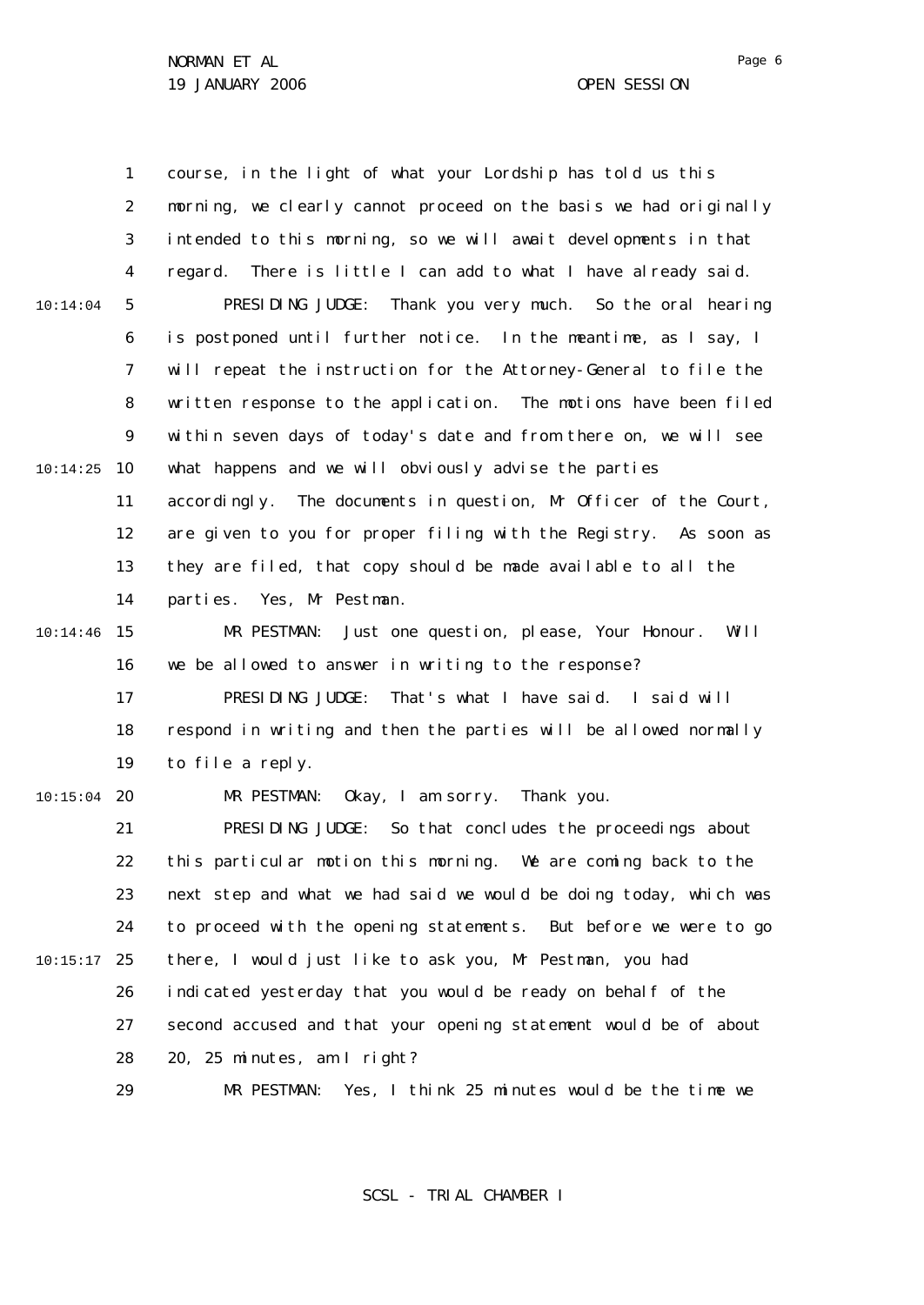1 2 3 4 5 6 7 8  $\mathsf{Q}$ 10 10:15:50 11 12 13 14 15 10:16:00 16 17 18 19 20 10:16:13 21 22 23 24 25 10:16:31 26 27 28 29 10:15:42 require. PRESIDING JUDGE: Are you ready to proceed with that this morning? MR PESTMAN: I have to ask my colleague on the left, because he will give the opening statement. MR BOCKARIE: Yes, Your Honour. PRESIDING JUDGE: Mr Bockarie, you are ready? MR BOCKARIE: Yes, Your Honour. PRESIDING JUDGE: Fine. The third accused. Mr Williams, on behalf of the third accused, are you ready to proceed with your opening statement this morning? MR WILLIAMS: Yes, My Lord. PRESIDING JUDGE: How long can we expect your statement to be? MR WILLIAMS: 20 to 25 minutes, Your Honour. PRESIDING JUDGE: You will be ready to deliver that as soon as possible this morning? MR WILLIAMS: Certainly, My Lord. PRESIDING JUDGE: Thank you. Mr Jabbi, you were raising some issues about this particular procedure, was it? MR JABBI: Yes, My Lord. PRESIDING JUDGE: Can we hear what you have to say? MR JABBI: My Lord, first of all, with respect to the topic we are just dealing with, the opening statements by the accused persons, I am aware that yesterday your Lordships indicated your firm conclusions on this, and I would just want it to be noted as a preliminary point in the giving of opening statements by the accused persons that it is as a result of what transpired in Court on 14th and 15th June 2004, that the first accused is not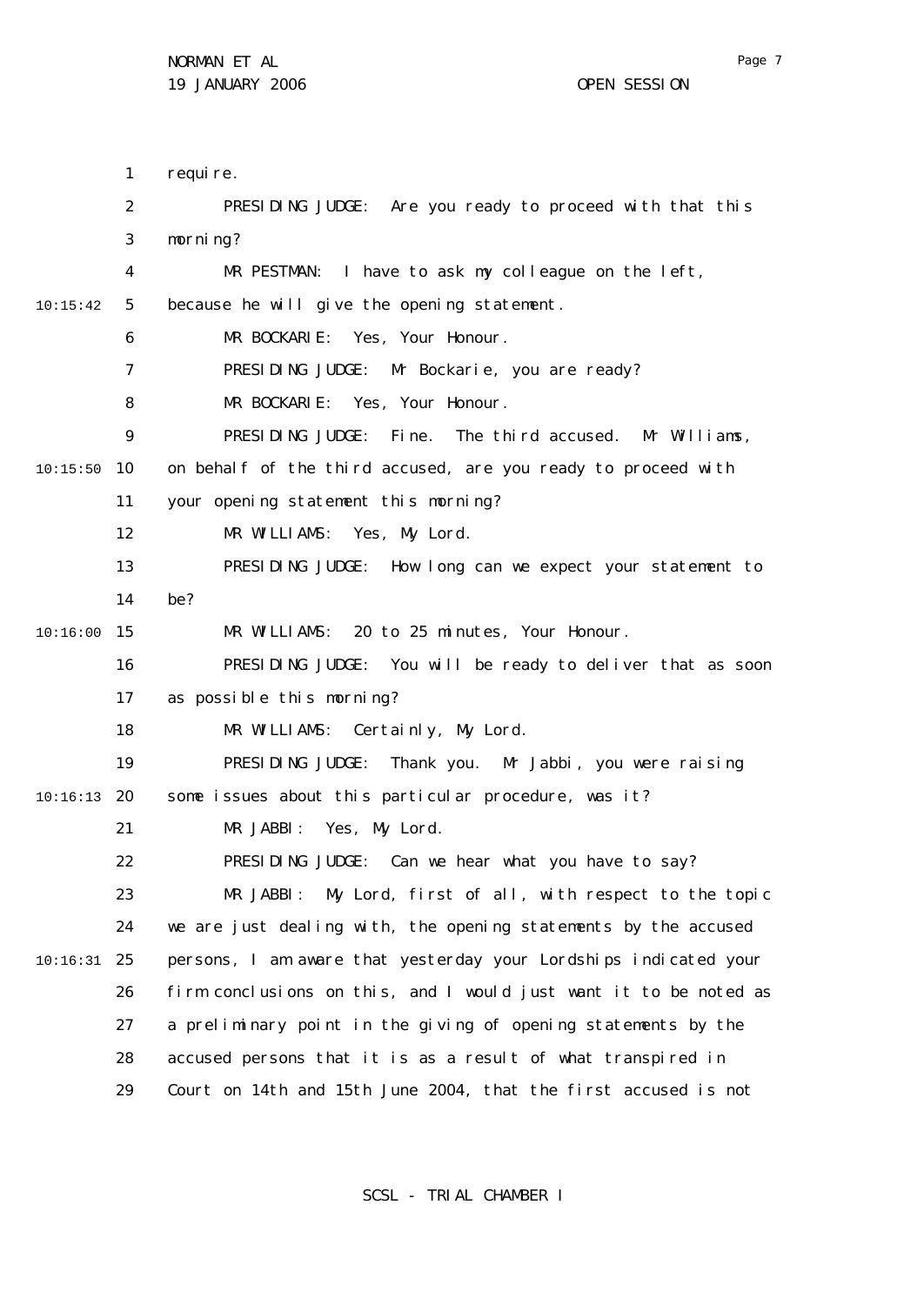1 2 3 being allowed to exercise his right under Rule 84. I just want that to go into the record as a preliminary point in the giving of opening statements.

4 5 6 7 8  $\mathsf{Q}$ 10 10:18:04 11 12 13 14 15 10:18:26 10:17:46 PRESIDING JUDGE: I should correct you on this issue to say that the accused has already exercised his right and he did that at that time. So that is why he is not allowed now to repeat and exercise his right once more. So he has been afforded that opportunity at the time. He decided to exercise his right at that time. He had been warned at that time that if he were to do it now, he would not be able to do it at a time of opening his defence and therefore, that is why he is not allowed to proceed with an opening statement this morning. I want the record to be very clear in this respect as well, Dr Jabbi. Obviously your comments are noted and they are on the record. MR JABBI: My Lord, I am conceding to the version your

16 Lordship --

17 18 19 20 10:18:39 21 PRESIDING JUDGE: Dr Jabbi, I don't want to get into arguments about that. We have disposed of it yesterday. I told you yesterday twice and I have repeated it again and we are not intending to pursue discussion on this particular issue. Your comments are properly noted.

> 22 MR JABBI: Thank you very much, My Lord.

23 24 25 10:18:59 26 My Lord, the second issue I would want to raise this morning relates to the time when the first accused may have to give evidence. My Lord, I believe there are two issues which now affect that situation.

> 27 28 29 The first, My Lord, is the procedural point that when the first accused is giving evidence, he's now handed over to the Court, as it were, and interaction with him on his evidence would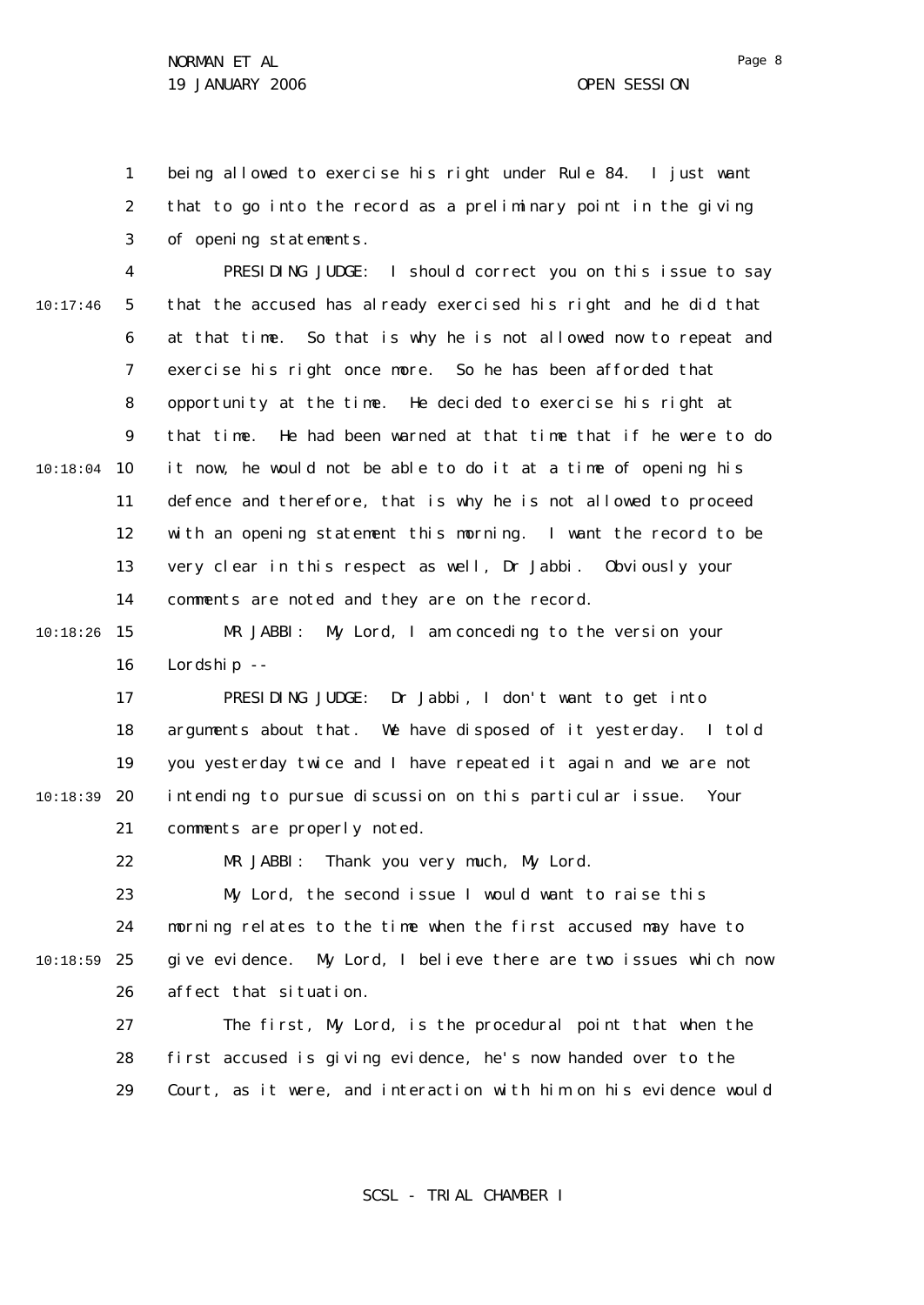1 2 3 4 5 6 7 8  $\mathsf{Q}$ 10 10:20:40 11 12 13 14 15 10:21:11 16 17 18 10:20:01 not be advisable or permitted without further reference to the Prosecution. This matter was raised yesterday by your Lordship. Now, My Lord, in our particular circumstance, the first accused has not hitherto given a clear indication that he is going to give evidence. It is only recently, that is from about a day or two ago, that some definite idea has appeared emerging. As a result of that delay in specifying whether he's going to give evidence, the team has not been able to go through the evidence he intends to give. It is extremely necessary, more particularly because he has also been away from the Court during the time most of the evidence has been given, it is very necessary that time be allowed so that the preparation of the evidence he intends to give can be effectively done in co-operation with court appointed counsel on his behalf. My Lord, it therefore would now seem that if, as we proposed yesterday, the Court proposed yesterday, that the first accused commence his evidence on Friday, tomorrow -- PRESIDING JUDGE: Tomorrow.

19 20 10:21:35 21 22 23 24 25 10:22:09 26 MR JABBI: Yes, My Lord. It would then, in effect, deprive him of co-operation, interaction, collaboration with his defence team in order to chart out the evidence that he proposes to give. My Lord, this is a very practical situation of having to lead a certain witness. If time is not allowed for that interaction, it may well be that the witness and the counsel leading him may be at variance as to the sequence of the evidence to be given. It is, I submit, necessary --

27 PRESIDING JUDGE: I'm listening.

28 29 MR JABBI: So I submit, Your Honours, that it is necessary that ample time be allowed for that collaboration between the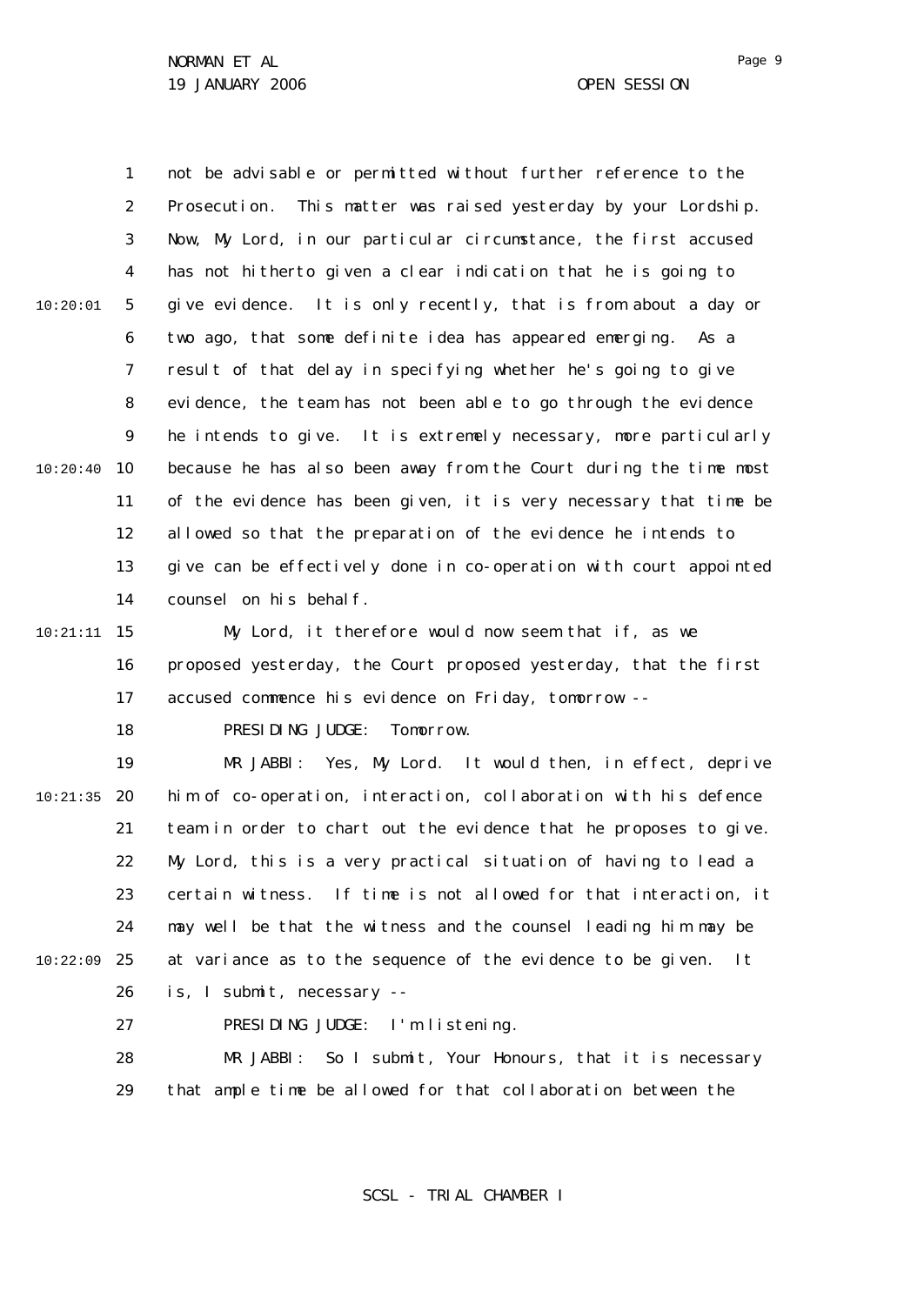1 2 3 4 5 6 7 10:23:18 first accused and his defence team in the preparation of his evidence. My Lord, the other thing that I believe affects this situation is what we have already dealt with in relation to the subpoena to the President to give evidence. It is clear, in all the circumstances, as your Lordship has already just expressed, that adequate time has to be allowed for the interactions and interventions necessary from that end.

8  $\mathsf{Q}$ 10 10:23:52 11 12 13 14 15 10:24:16 My Lord, I believe this is tied in with the question of the first accused giving evidence. It may therefore endorse and enhance the suggestion that ample time be granted within which the first accused can also collaborate with his defence team for the preparation of the evidence he will give. I would like to stop there and see how your Lordships' minds are working on that suggestion and I will make more specific suggestions or applications thereafter.

16 17 18 19 20 10:24:35 21 22 23 24 25 10:24:51 26 27 28 PRESIDING JUDGE: Before I ask the Prosecution to speak about this issue, I do have a few questions. As to how our mind is working on this, we'll let you know later, but obviously we have to consult on this matter. But I do have some questions for you, if only to allow us to be able to understand your position more clearly. You're asking for additional time; what do you mean by this? MR JABBI: I mean time beyond Friday, tomorrow. PRESIDING JUDGE: So what does that mean? MR JABBI: May I specify how much time? PRESIDING JUDGE: Yes. I mean, you're asking for more time. MR JABBI: Okay. I thought I could have led that later,

> 29 but I don't mind proposing it. My Lord, in all practical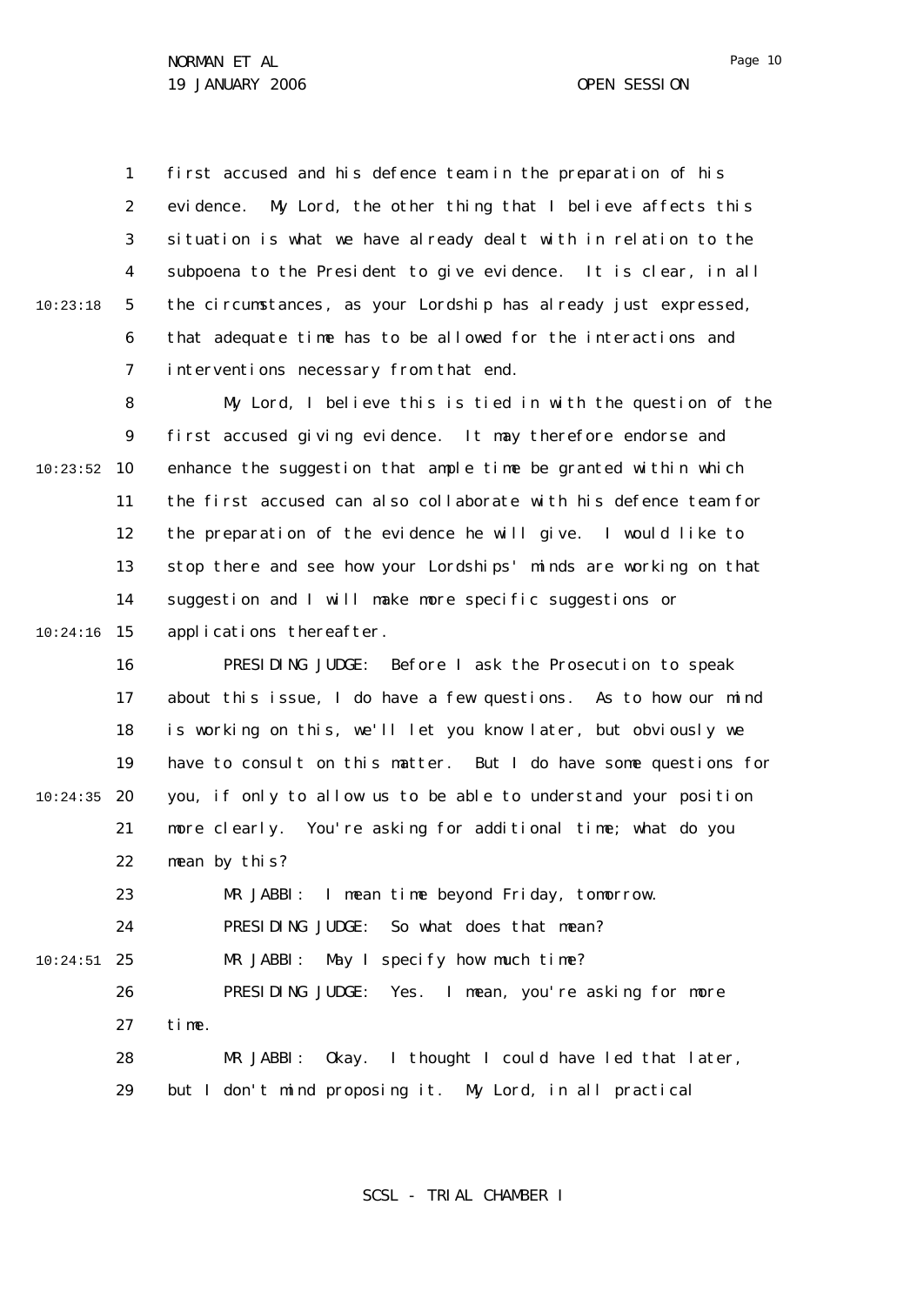1

2 3 4 5 6 7 8  $\mathsf{Q}$ 10 10:25:44 11 12 13 14 15 10:26:04 16 17 18 19 20 10:26:22 21 22 23 24 25 10:26:38 26 27 28 29 10:25:31 that collaborative exercise to be done. PRESIDING JUDGE: In other words, you're saying with seven additional days for preparation, the accused will be able to testify next Friday; not tomorrow, but Friday next? MR JABBI: Yes, My Lord. PRESIDING JUDGE: Is that what you're saying? MR JABBI: The time is not as ample as we would want, but we will endeavour, because the program of the session has already been set, we will endeavour to ensure that we can work within that time. PRESIDING JUDGE: I will refrain from making comments. I am just asking questions. You will obviously get my comments and the comments from the Bench shortly. I need to discuss and consult with my brother judges on this matter. I'm highly concerned, suffice to say, at this particular moment you are making such a representation this morning, the very day before the accused is to give evidence, when you knew and the accused knew that this is the way we intended to proceed all along. Having said that, I will not say any more. We'll see what the Prosecution has to say in this respect and we will take this matter under advisement and we will come back on it. MR JABBI: Certainly. PRESIDING JUDGE: Thank you. Mr Prosecutor. MR De SILVA: This is an astonishing application. Astonishing for three reasons. It is astonishing that the defence team does not seem to be properly acquainted with the defendant's case, if he's got one. Secondly, it is astonishing that the defendant has failed in all this time to acquaint his

reality, it would be necessary to grant at least seven days for

SCSL - TRIAL CHAMBER I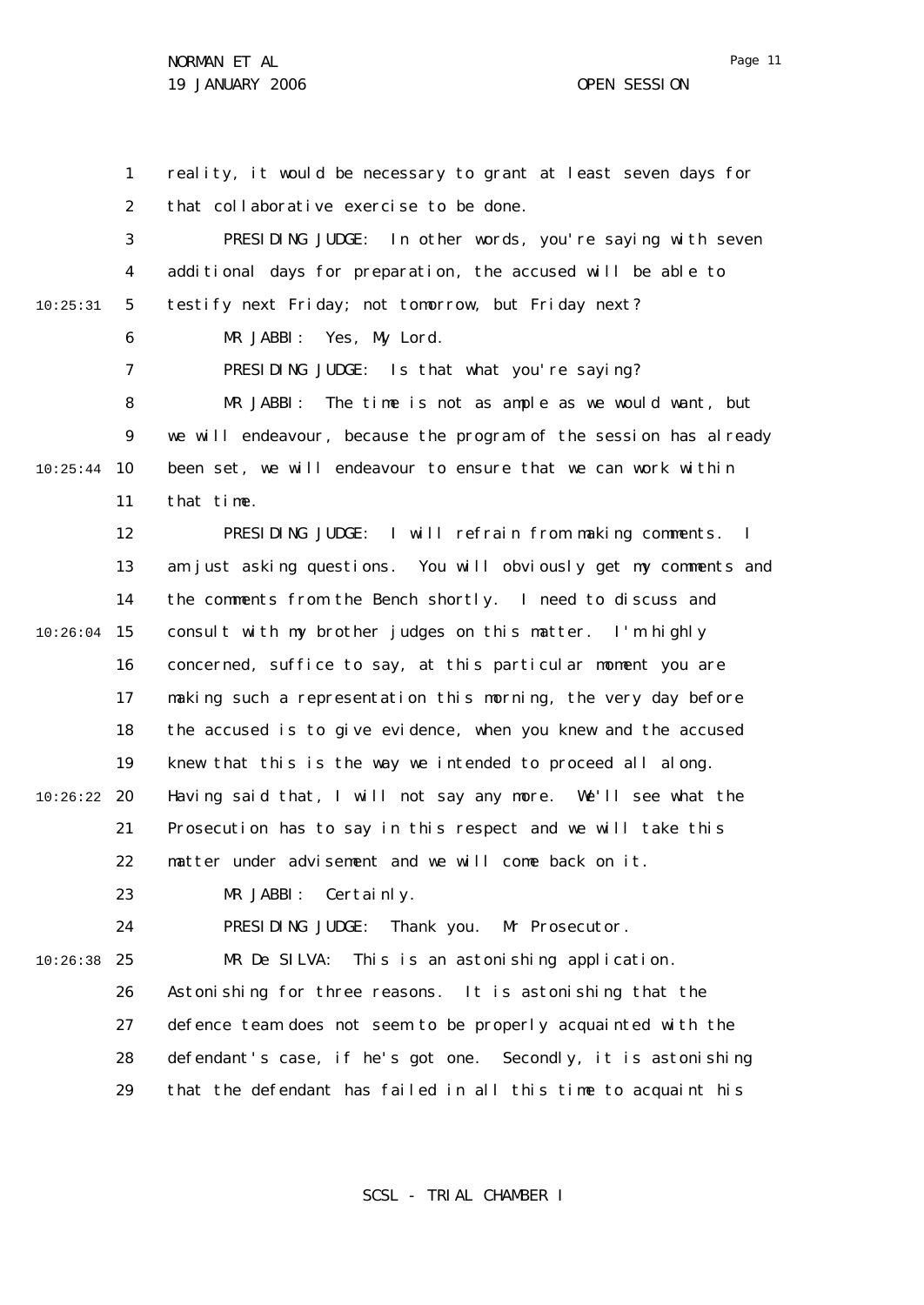1 2 3 4 5 6 7 10:28:02 defence team adequately with his defence. So the fault is his own. He is the author of his own misfortune, if this is the case. Thirdly, if responsible counsel acting for the first accused have failed adequately in all this time to take proper instructions from their client, it is difficult to see how they could appropriately advance an application for this Court to indulge them with more time.

8  $\mathsf{Q}$ 10 10:28:48 11 12 13 Looking at it as an outsider, regardless of whether I'm a prosecutor, it is our submission that it is conduct and delays of this kind that can bring the administration of international justice into disrepute. I must say, of all the surprises I expected this morning - perhaps I ought to have expected it - well, there it is, I won't say any more.

14 15 10:29:20 16 17 18 19 20 10:30:15 21 22 23 24 25 10:31:06 PRESIDING JUDGE: Thank you. You wish to reply, Mr Jabbi? MR JABBI: Very briefly, My Lord. My Lord, surprise, if there is in this matter, may well be the seeming unawareness of the Prosecutor of the constraints that this team has constantly expressed in this Chamber in handling the situation of the first accused who had raised various submissions to this Court and put his own general attitude in line with those submissions. It is the accused person who has to cooperate with the demands of the Court before responsible counsel, to use the phrase of my learned colleague, can adequately and effectively do the work of representation within the parameters of the Court appointed counsel scheme that have been adopted here.

> 26 27 28 29 My Lord, the accused has his own reasons why he adopted certain attitudes which affected this relationship. One of those reasons has been, for instance, from his perspective, that having not been served with an indictment or arraigned --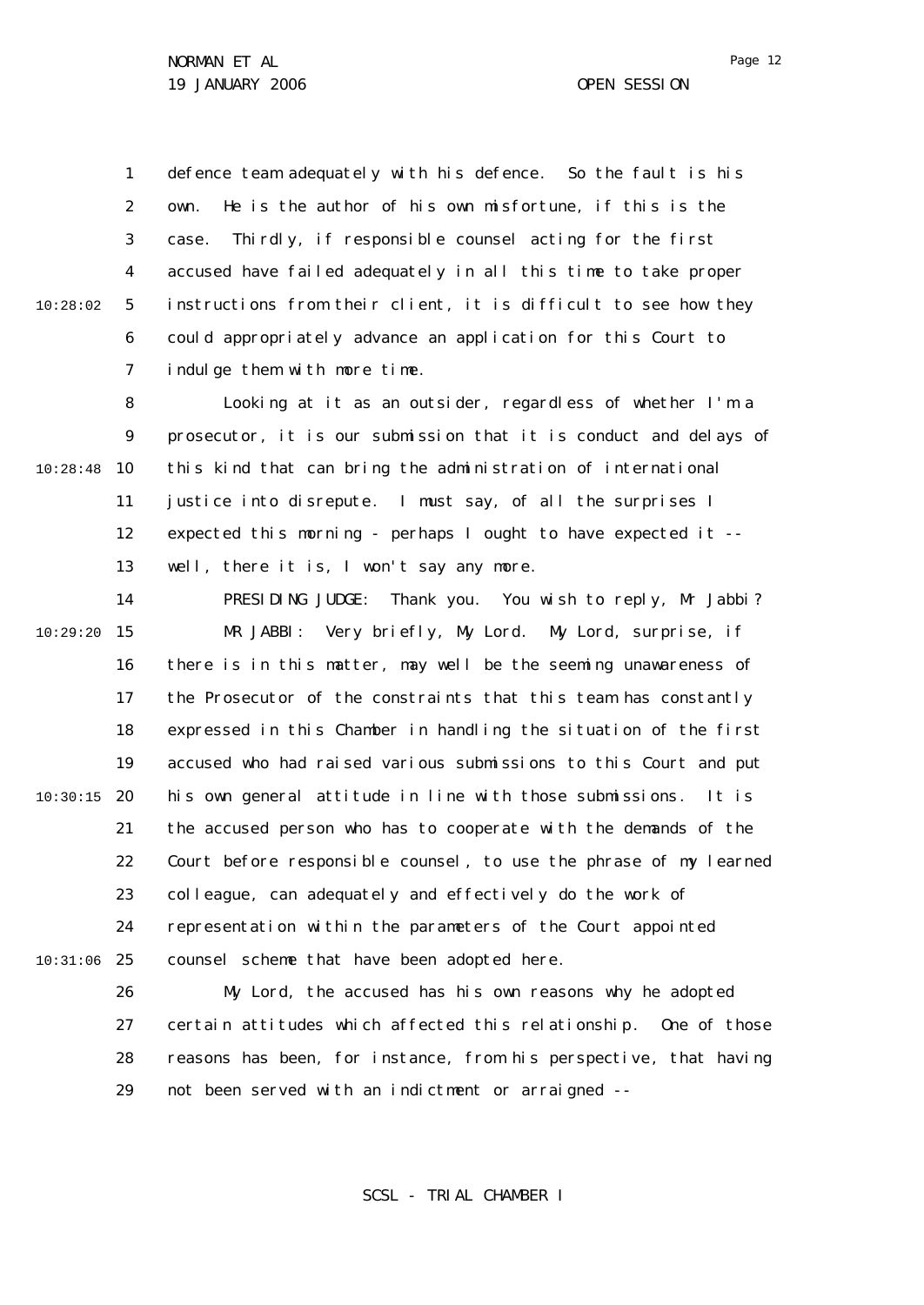1 2 PRESIDING JUDGE: Mr Jabbi, please, we don't want to go into this again.

3 JUDGE ITOE: Please.

4 PRESIDING JUDGE: We have heard enough of this.

5 6 7 8  $\mathsf{Q}$ 10 10:32:19 11 12 13 14 15 10:33:04 16 17 18 19 20 10:33:31 21 22 23 10:31:47 MR JABBI: I'm just saying that there are these factors that have affected the interaction between the accused and his defence team. The effectiveness with which that defence team could have operated has been affected by that situation and it is because of that that this application has been made, My Lord. So I believe that the very demands of justice, whether in the international field or not, require that more emphasis be given to the rights of the accused and to the need for justice to be seen to be done, not just cosmetically dramatised. Those are the requirements that make it necessary that if in these circumstances it has not been possible for the defence team for the first accused to effectively interact with him for the purposes of preparing his defence, then the Court may be requested to allow what is, I believe, a minimal amplitude of time for that which could have been done for so long to be, in fact, done now. It is all in the interest of ensuring that the administration of international criminal justice is seen, indeed, to be truly fair in all the circumstances. Thank you very much, My Lord.

 $24$ 

PRESIDING JUDGE: Thank you, Mr Jabbi.

25 10:34:02 26 27 28 JUDGE THOMPSON: Mr Prosecutor, you allege that the instant application is an example of conduct that may amount to bringing the administration of international criminal justice into disrepute.

> 29 MR De SILVA: It could do.

> > SCSL - TRIAL CHAMBER I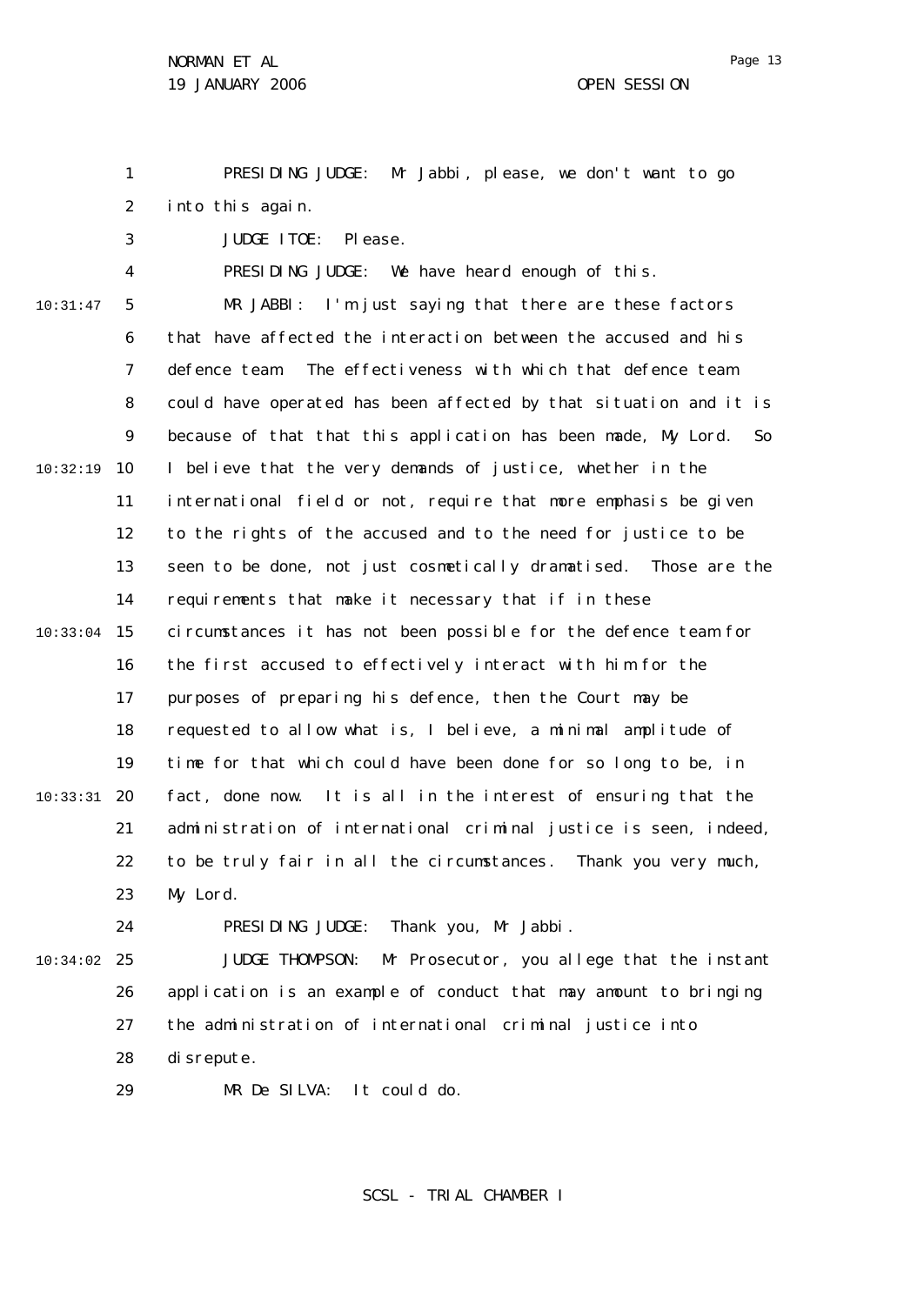1 2 3 4 5 6 7 8  $\mathsf{Q}$ 10 10:35:11 11 12 13 14 15 10:35:23 16 17 18 19 20 10:35:45 21 22 23 24 25 10:36:05 26 27 28 29 10:34:41 JUDGE THOMPSON: Do you want to elaborate on that? Because I would have thought that the concept of bringing international criminal justice -- the administration of international criminal justice into disrepute is a very grave concept. The threshold is a very high threshold. In other words, to what extent would an application by an accused person for some more time be seen to be come within that very, very delicate and carefully crafted concept of bringing the administration of criminal justice into disrepute? MR De SILVA: It is not a very -- [Overlapping speakers] JUDGE ITOE: Let me put it the other way around, Mr Prosecutor. MR De SILVA: Of course. JUDGE ITOE: Have you addressed the other side of the coin, where refusing such an application would indeed bring the conduct of international justice into disrepute? MR De SILVA: My Lord, I have. I invite your Lordships to consider a proper analysis of the present application, which amounts to this -- JUDGE THOMPSON: Perhaps I would be enlightened if you were to articulate the concept of bringing the administration of justice into disrepute. In other words, on the decided jurisprudence, what kinds of conduct have been held to be conduct of such a nature that would bring the administration of justice into disrepute? MR De SILVA: My Lord, the administration of justice, whether international or domestic, can be brought into disrepute in the sense that people lose confidence in it if justice isn't seen to be expeditiously attended to. I'm not going to go --

SCSL - TRIAL CHAMBER I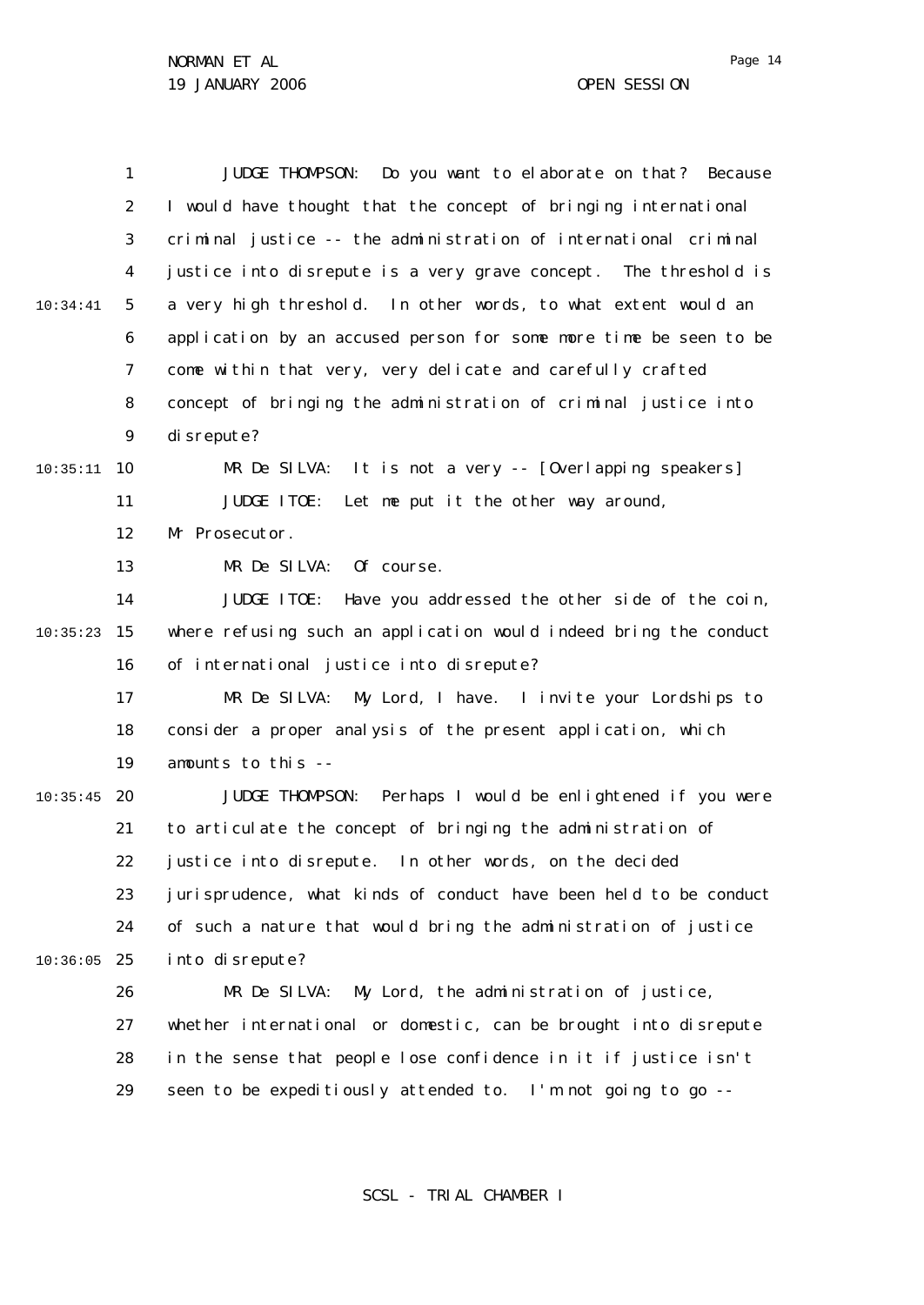1 2 3 4 5 6 7 8  $\mathsf{Q}$ 10 10:37:15 11 12 13 14 15 10:37:41 16 17 18 19 20 10:38:07 21 22 23 24 25 10:38:23 26 27 28 29 10:37:00 JUDGE THOMPSON: Would it be brought into disrepute if people see that the doctrine of equality of arms, which should, in fact, invade the entire process of international criminal justice, is not seen to be maintained? MR De SILVA: Quite so. I entirely agree with Your Lordship, and to pick up on a phrase used by my friend Mr Jabbi a few minutes ago, he said there should be more emphasis for the rights of the accused - more emphasis. The rights of the accused must at all times be protected by a Court and nobody for one single solitary moment should suggest otherwise. The rights of the Prosecution have also got to be protected. Because the Prosecution represents not just the public, not just the international community in an international criminal court, but all those people who suffered and were done to death in circumstances in which they could cry out for justice and speedy justice. There are balancing forces. I cannot understand, and this is a personal view, how, in the next seven days, there is going to be some remarkable transformation in the relationship that has existed between the first defendant and his counsel that hasn't existed in the past seven days. JUDGE THOMPSON: Resist the temptation to speculate on that matter. MR De SILVA: Well, I'm simply trying to be logical. I cannot help it. I'm simply trying to be logical. If we are assured -- if your Lordships are satisfied in your own minds that in the next seven days there are going to be revelations to the Defence team that, for some reason, haven't been made in the past seven days, well, of course, it's entirely a matter for your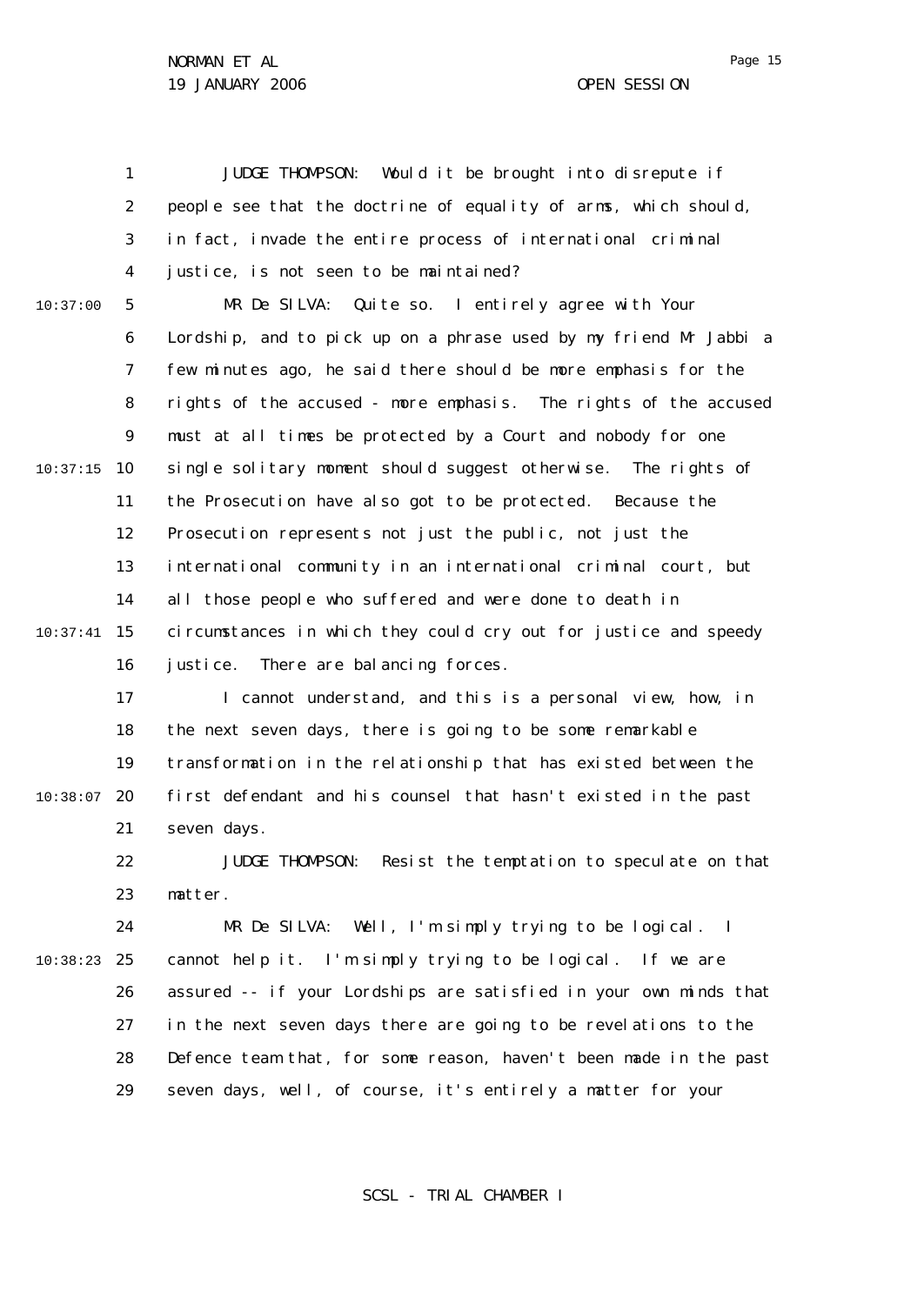Page 16

1 2 3 4 5 6 7 8  $\mathsf{Q}$ 10 10:39:26 11 12 13 14 15 11:45:47 16 17 18 19 20 21 22 23 24 25 11:46:27 26 27 28 29 10:38:56 11:45:59 Lordships. JUDGE THOMPSON: And their Lordships will refuse to entertain this kind of invitation into a speculative kind of arena. MR De SILVA: There it is, My Lord. I've made my comments in relation to what Your Lordship has asked of me. PRESIDING JUDGE: Thank you, Mr Prosecutor. We will take this matter under advisement now and we will come back as soon as we have reached a decision about this particular application. The opening statements, as such, will follow our decision. [Break taken at 10.40 a.m.] [CDF19JAN06B - EKD] [Upon resuming at 11.45 a.m.] PRESIDING JUDGE: Before proceeding with the opening statements, we will issue the oral ruling on matters that have been raised this morning. [Ruling] Trial Chamber I of the Special Court for Sierra Leone, composed of Honourable Justice Pierre Boutet, Presiding Judge, and Honourable Justice Bankole Thompson and Honourable Justice Benjamin Mutanga Itoe, grants leave for the Attorney-General and Minister of Justice for the Republic of Sierra Leone to intervene in the following proceedings: The Fofana motion for issuance of a subpoena *ad testificandum* to President Ahmad Tejan Kabbah filed by court appointed counsel for the second accused, Moinina Fofana, on 15th December 2005 and called Fofana motion, and Norman motion for issuance of a subpoena *ad testificandum* to His Excellency Ahmad Tejan Kabbah, President of the Republic of Sierra Leone, filed by court appointed counsel for first accused,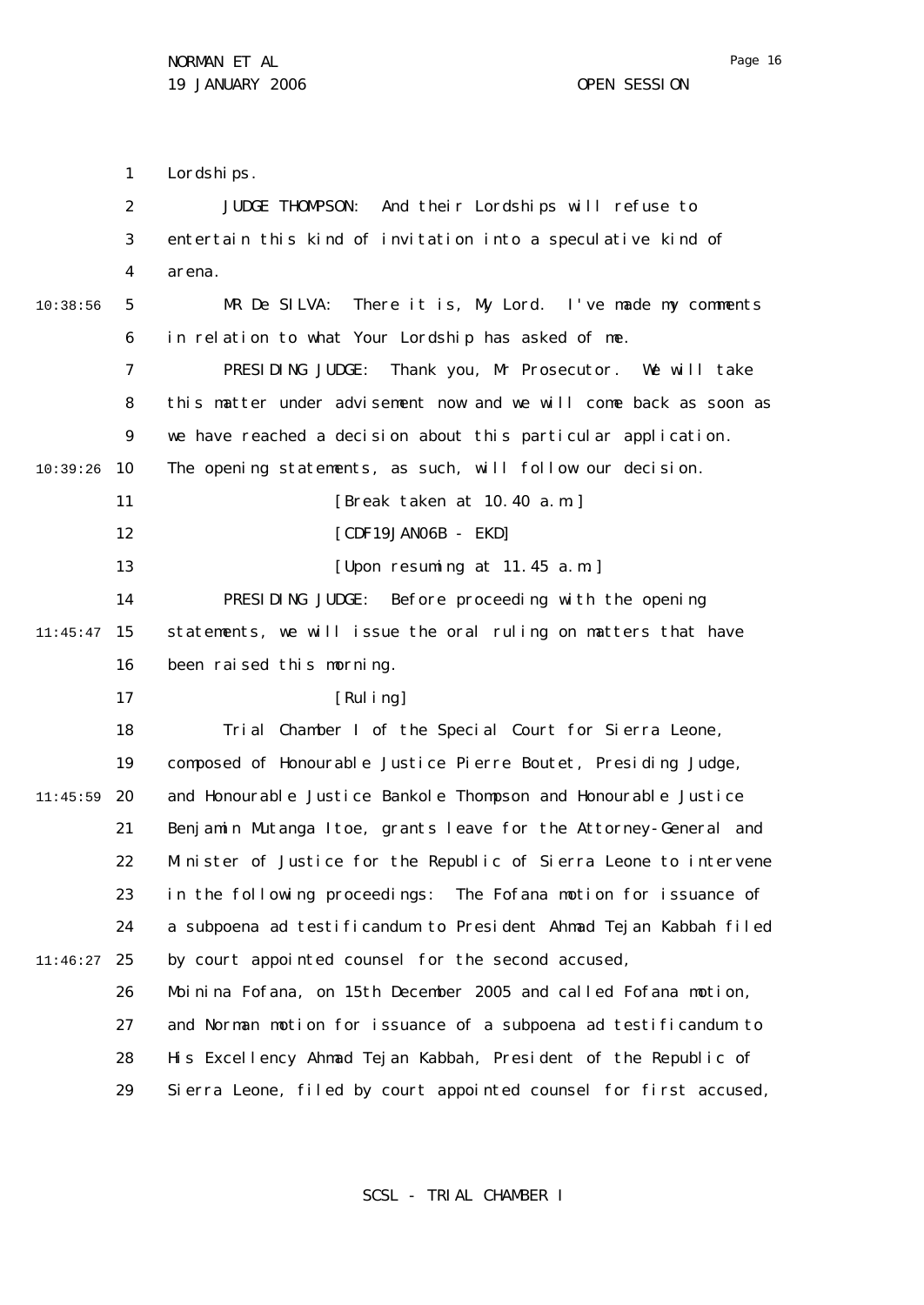1 2 3 4 5 6 7 8  $\mathsf{Q}$ 10 11:47:24 11 12 13 14 15 11:47:42 16 17 18 19 20 11:48:00 21 22 23 24 25 11:48:25 26 27 28 29 11:47:03 Sam Hinga Norman, on 15th December 2005, and hereby issues the following orders: The Attorney-General and Minister of Justice of the Republic of Sierra Leone shall file with the Court a written response to the Norman motion and Fofana motion within seven days of the receipt of this order but no later than Thursday, 26th January 2006 at 4 p.m.; Counsel for Fofana and counsel for Norman shall file a reply to the said response of the Attorney-General, if any, within five days of the receipt of such response, but no later than Tuesday 31st January 2006 at 4 p.m.; The Attorney-General and Minister of Justice for the Republic of Sierra Leone may present arguments, if he so wishes, at the oral hearing before the Chamber on a date to be communicated to him; Four, the Court Management is to serve the Attorney-General and Minister of Justice for the Republic of Sierra Leone with the certified copies of the Norman motion, Fofana motion, Prosecution response to Norman motion, Prosecution response to Fofana motion, Norman reply and Fofana reply. Done at Freetown, Sierra Leone, this 19th day of January 2006. This oral ruling will be transcribed into a written ruling later on today. The other issue that we had deal with has to do with the application made by counsel for the first accused for a postponement of the testimony of the first accused. [Ruling] After careful consideration and deliberation of this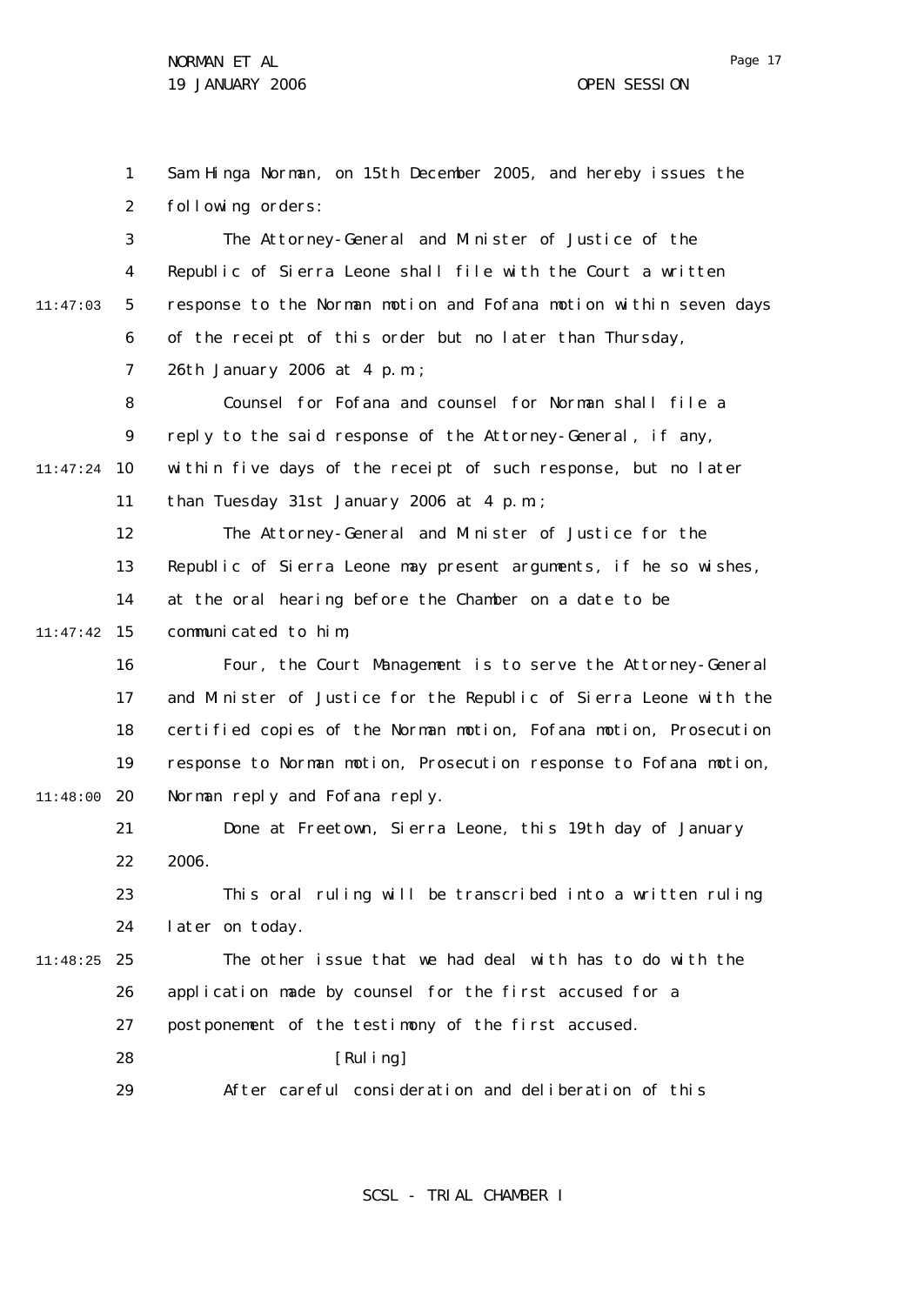1 2 3 4 5 6 7 8  $\mathsf{Q}$ 11:49:09 application for a postponement of the commencement of the testimony of the first accused, the Chamber orders as follows: The first accused is to commence his testimony on Tuesday next week at 9.30 a.m. This is the extension that we are prepared to grant at this particular moment. We are satisfied that in those circumstances that should allow counsel to properly organise the preparation of the evidence of the first accused. So that concludes this aspect of the proceedings. Going back to what we had said will be this morning the

10 11:49:37 11 12 13 14 opening statements, before I ask Mr Bockarie to make the opening statement on behalf of the second accused, I would like first to acknowledge the presence in court this morning as well of the Principal Defender, and I would like to ask Mr Principal Defender to identify himself and introduce himself to the Court.

15 11:49:58 16 MR NMEHIELLE: Thank you, Your Honour. Vincent Nmehielle. PRESIDING JUDGE: Thank you, Mr Principal Defender.

> 17 Mr Bockarie, are you now ready --

18 MR JABBI: [Microphone not activated].

19 PRESIDING JUDGE: Open your mic, please.

20 11:50:17 THE INTERPRETER: Microphone.

21 22 23 24 25 11:50:47 26 27 28 29 MR JABBI: As a result of the ruling just given in respect of the postponement of the Norman testimony, I wish to refer to an order given in the consequential order filed yesterday. That is Order 5. "Counsel for Norman to disclose to the Prosecution and file with the Court any statement that may reflect counsel's general understanding of the prospective testimony of the first accused as soon as possible, but no later than Thursday, 19th January" --

PRESIDING JUDGE: Mr Jabbi, you're going too fast.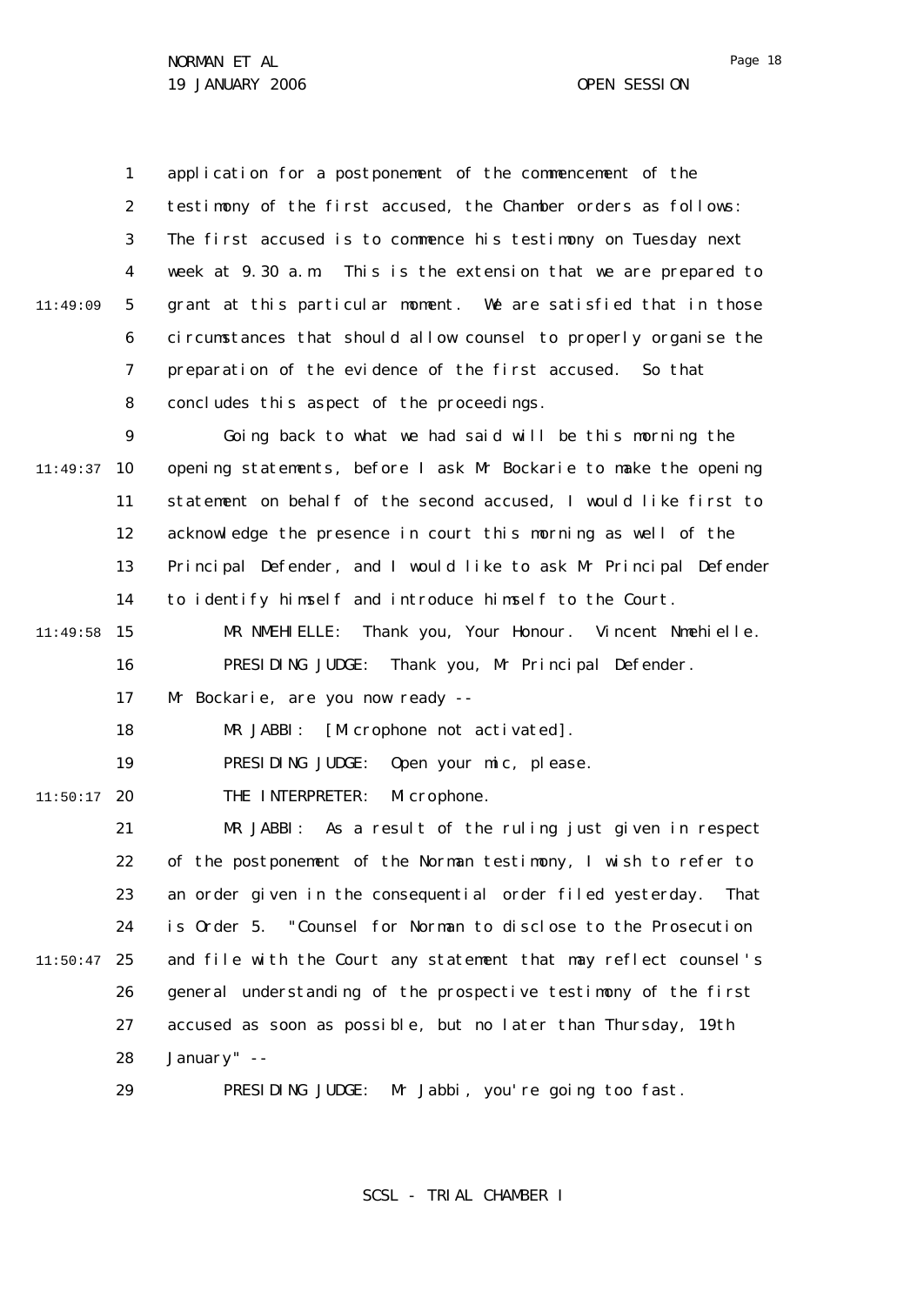Page 19

1 2 3 4 5 6 7 8  $\mathsf{Q}$ 10 11:52:00 11 12 13 14 15 11:52:45 16 17 18 19 20 11:53:02 21 22 23 24 25 11:53:12 26 27 28 29 11:51:17 MR JABBI: Sorry. PRESIDING JUDGE: Could you go back in time and just take what you were just quoting, and slowly please, because the interpreters are unable to follow what you say. MR JABBI: Sorry, My Lord. I just want to refer to the fifth order in the consequential order that was filed yesterday as a result of the ruling on the postponement of the Norman testimony. If I may just read that fifth order of yesterday's consequential orders. It is Order 5, which reads as follows: "Counsel for Norman to disclose to the Prosecution and file with the Court any statement that may reflect counsel's general understanding of the prospective testimony of the first accused as soon as possible, but no later than Thursday, 19th January 2006, 12.00 p.m. " PRESIDING JUDGE: Mr Jabbi, to facilitate your concerns at this particular moment, we are quite prepared to grant an extension of this order so that it be compatible with our decision this morning. So it shall be ready and delivered by next Tuesday, which is 24 January, rather than the specified date of 19 January. MR JABBI: Thank you very much, My Lord. PRESIDING JUDGE: Does that satisfy your requirement? MR JABBI: That's right, My Lord. JUDGE ITOE: Otherwise you're just about five minutes away from the date limit that was set. MR TAVENER: Perhaps that order could be changed to the Monday. I understand Mr Norman will be testifying on the Tuesday, so perhaps if we can have the day before. My understanding is your order was --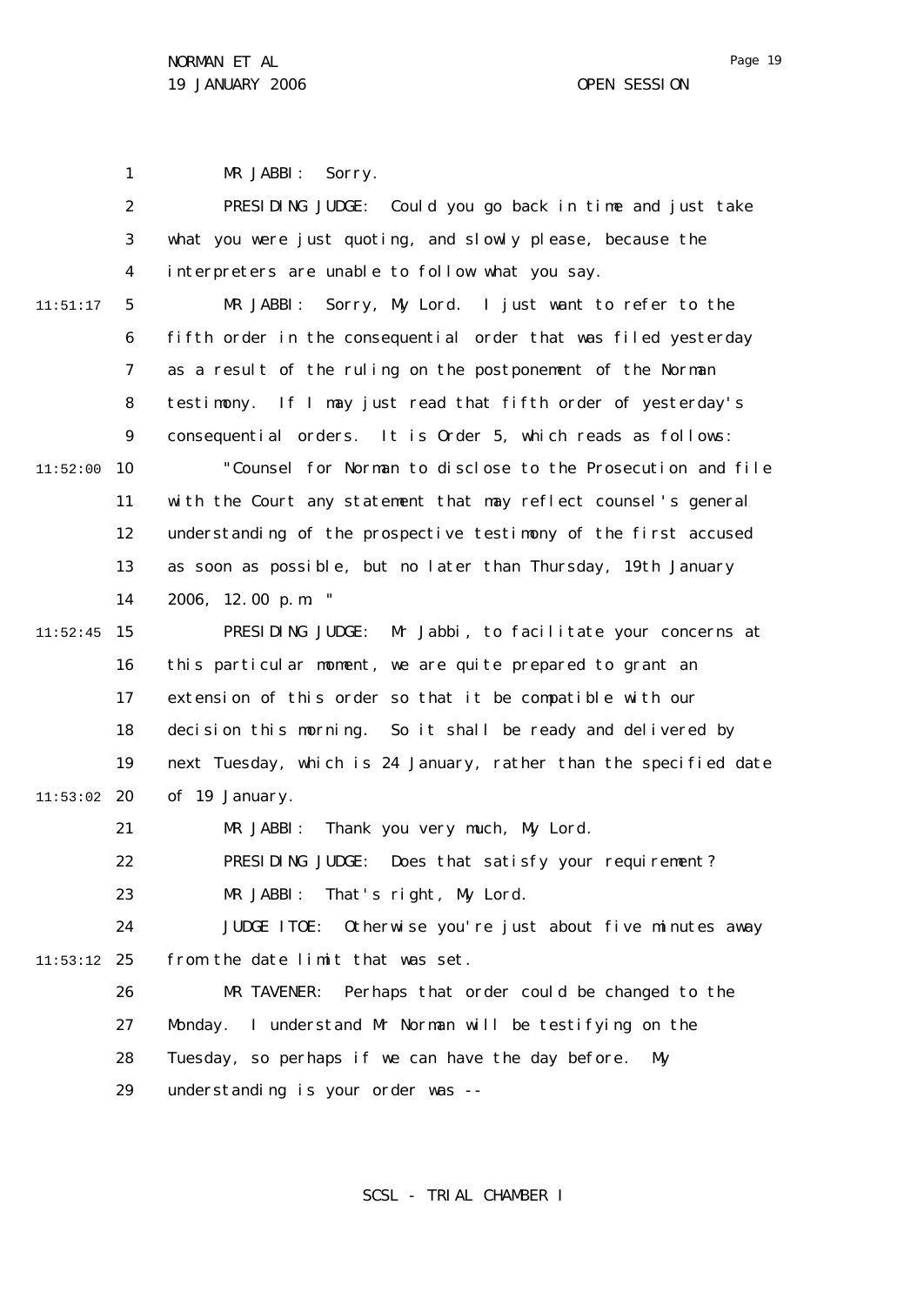1 2 3 4 5 6 7 8  $\mathsf{Q}$ 10 11:54:01 11 12 13 14 15 11:54:13 16 17 18 19 20 11:54:19 21 22 23 24 25 11:54:34 26 27 28 29 11:53:39 PRESIDING JUDGE: Yes, it is Tuesday, 24 January that the first accused is to commence his testimony, at 9.30. You are quite right. This is the order. MR TAVENER: That's correct. Therefore, could we have the summary prior to that time? I understand the order was set to Tuesday. We need it on the Monday. PRESIDING JUDGE: Dr Jabbi, it might facilitate the trial if it was possible for you to have that delivered. I said we were prepared to grant an extension to Tuesday, but to make sense it might be better if it was delivered some time the previous day rather than the date that the witness is to start giving evi dence. MR JABBI: My Lord, may we ask for 3 o'clock, then, the previous day. PRESIDING JUDGE: Three o'clock is granted. MR JABBI: Thank you very much. PRESIDING JUDGE: So 3 o'clock on Monday 23rd January. MR JABBI: Yes, My Lord. PRESIDING JUDGE: That's fine. MR JABBI: Thank you very much. PRESIDING JUDGE: Mr Tavener, it is better than 9.30 on the 24th, so it is a good compromise. MR TAVENER: It is an improvement; thank you, Your Honour. PRESIDING JUDGE: So that disposes of these matters. Now we are to you, Mr Bockarie. Are you prepared now to deliver the opening statement on behalf of the second accused? MR BOCKARIE: Yes, Your Honour. PRESIDING JUDGE: We are listening to you. MR BOCKARIE: Good morning again, Your Honours. Your

SCSL - TRIAL CHAMBER I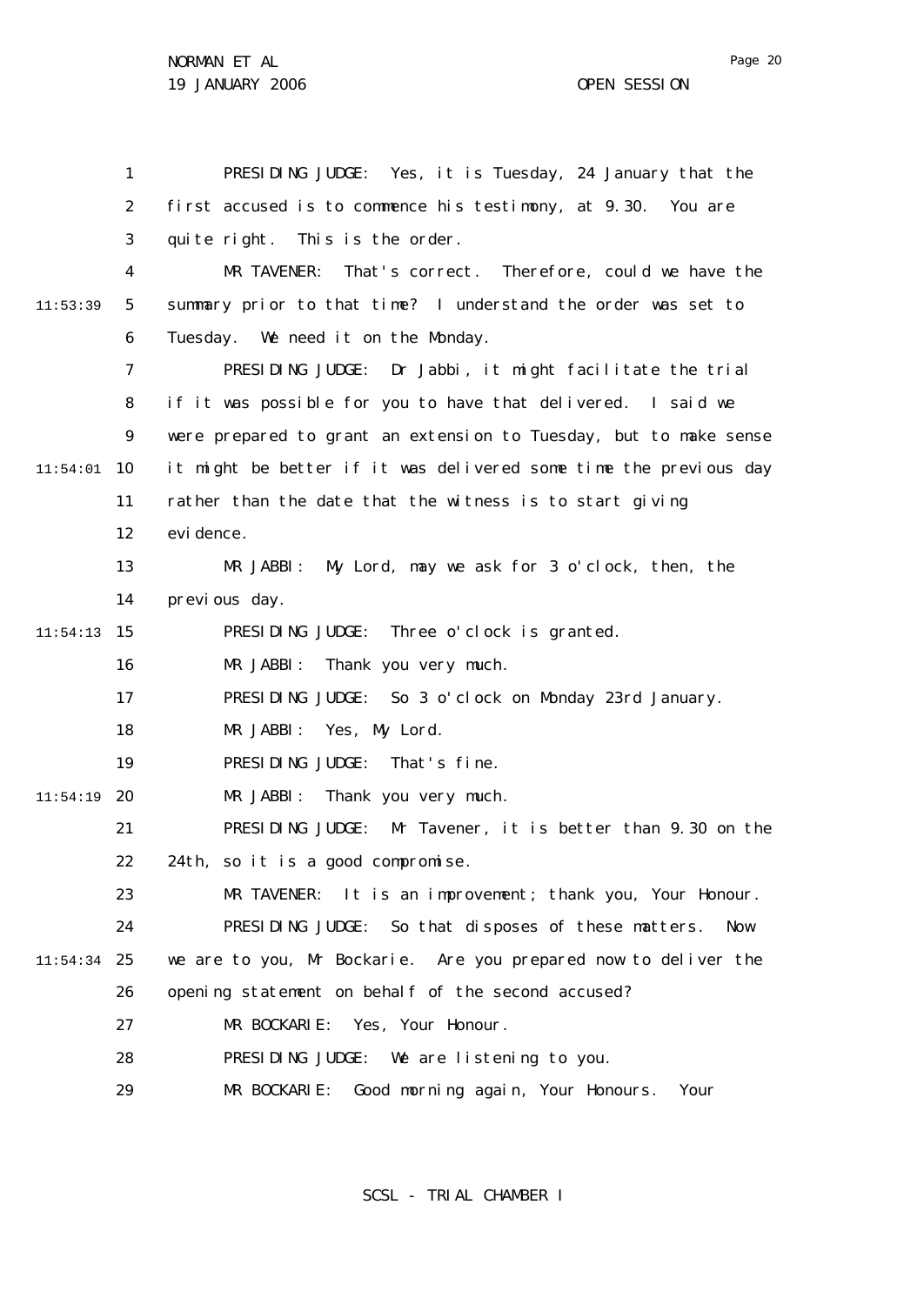1 2 3 4 5 6 7 8  $\mathsf{Q}$ 10 11:55:24 11 12 13 14 15 11:55:51 16 17 18 19 20 11:56:11 21 22 23 24 25 11:56:35 26 27 28 29 11:55:07 Honours, over the course of the next few months, through the production of both testimony and documentary evidence, we shall endeavour to emphasise that which we submit has been clear from the outset of this case. Namely, that Moinina Fofana -- JUDGE THOMPSON: Before the intervention of the interpreters, would you moderate your pace, please. MR BOCKARIE: I will, Your Honour. PRESIDING JUDGE: Go ahead. MR BOCKARIE: Namely, that Moinina Fofana, the so-called Director of War of the CDF, is not an individual who bears the greatest responsibility for serious violations of international humanitarian law committed in the territory of Sierra Leone, as charged in the Prosecution's indictment. It is an interesting document, this indictment. For many reasons, not that least of which because it may be the very first charging instrument -- JUDGE ITOE: Mr Bockarie, are you sure you are moving at a pace that is acceptable to the translators? MR BOCKARIE: I will slow down, Your Honour. PRESIDING JUDGE: We can follow but you are about to be interrupted by the translators again. So please slow down. Try it again. MR BOCKARIE: I will, Your Honour. It is an interesting document, this indictment. And for many reasons, not least of which because it may be the very first charging instrument in the albeit short history of modern international criminal law in which the prosecuting authority has sought to provide certain individuals of their liberty, not only because they have allegedly committed acts which offend the law,

SCSL - TRIAL CHAMBER I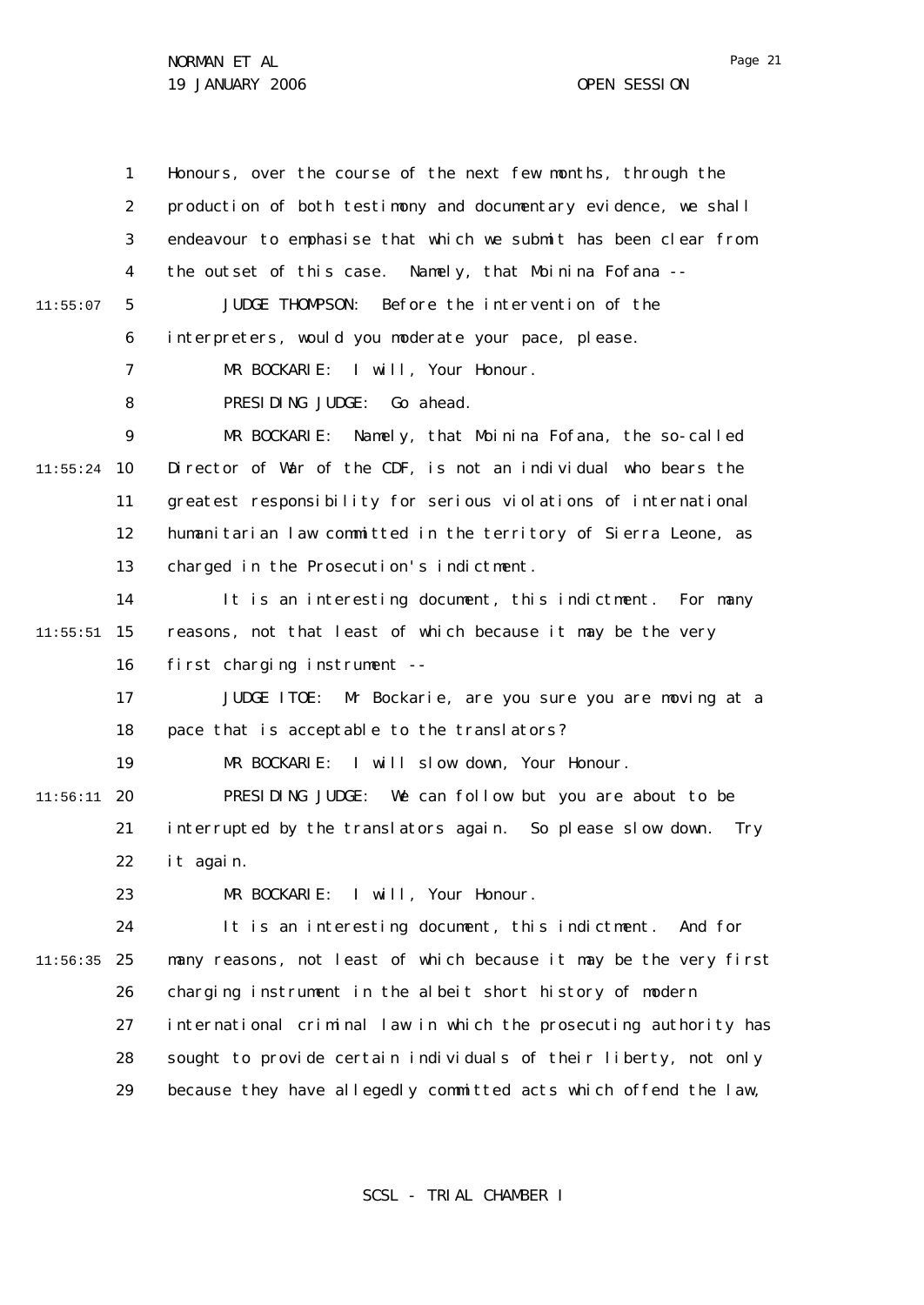1 2 3 4 5 6 11:57:24 but because they have purportedly done so in such an aggravated way as to mark them as somehow exceptionally culpable. Mr Fofana and his co-accused, we are told by the Prosecution, are the very cause of Sierra Leone's present misery. Their exceptional culpability somehow commensurates in magnitude with the equally exceptional features of this Special Court.

7 8  $\mathsf{Q}$ 10 11:57:55 11 12 13 14 15 11:58:31 16 17 18 19 20 11:59:04 21 22 23 24 25 11:59:43 26 27 Indeed, much has been written and spoken about the novel aspect of this Tribunal; its hybrid nature; the fact it sits proudly, safely in the country where the alleged crimes were committed; the creation of a so-called fourth pillar to protect the rights of the accused. But far less trumpeting has signaled the arrival of a further innovation, if that is the right word. One whose import and reach is perhaps belied by its rather subtle entry into the stage of international criminal law. We refer, of course, to the concept of comparative liability embedded in the Statute of this Special Court. Greatest responsibility; an intriguing phrase, no doubt. But what exactly does it mean? We have heard from the Prosecution that the concept exists merely as a check on its discretion, whereas we, the Defence, having insisted that it amounts to a strict jurisdictional requirement. Not surprisingly, this Chamber has hewn to a rather judicious middle ground, holding that the notion is best understood as an evidentiary one, whose contours and true meaning will be revealed at this trial stage. Your Honours, as we are about to begin part two, so to speak, of this trial stage, we submit that it is useful - in fact, imperative - to direct our attention and energy to the significance of that phrase.

28 29 Your Honours, the fundamental premise of this Special Court is a qualified one. That premise, articulated in the very first

SCSL - TRIAL CHAMBER I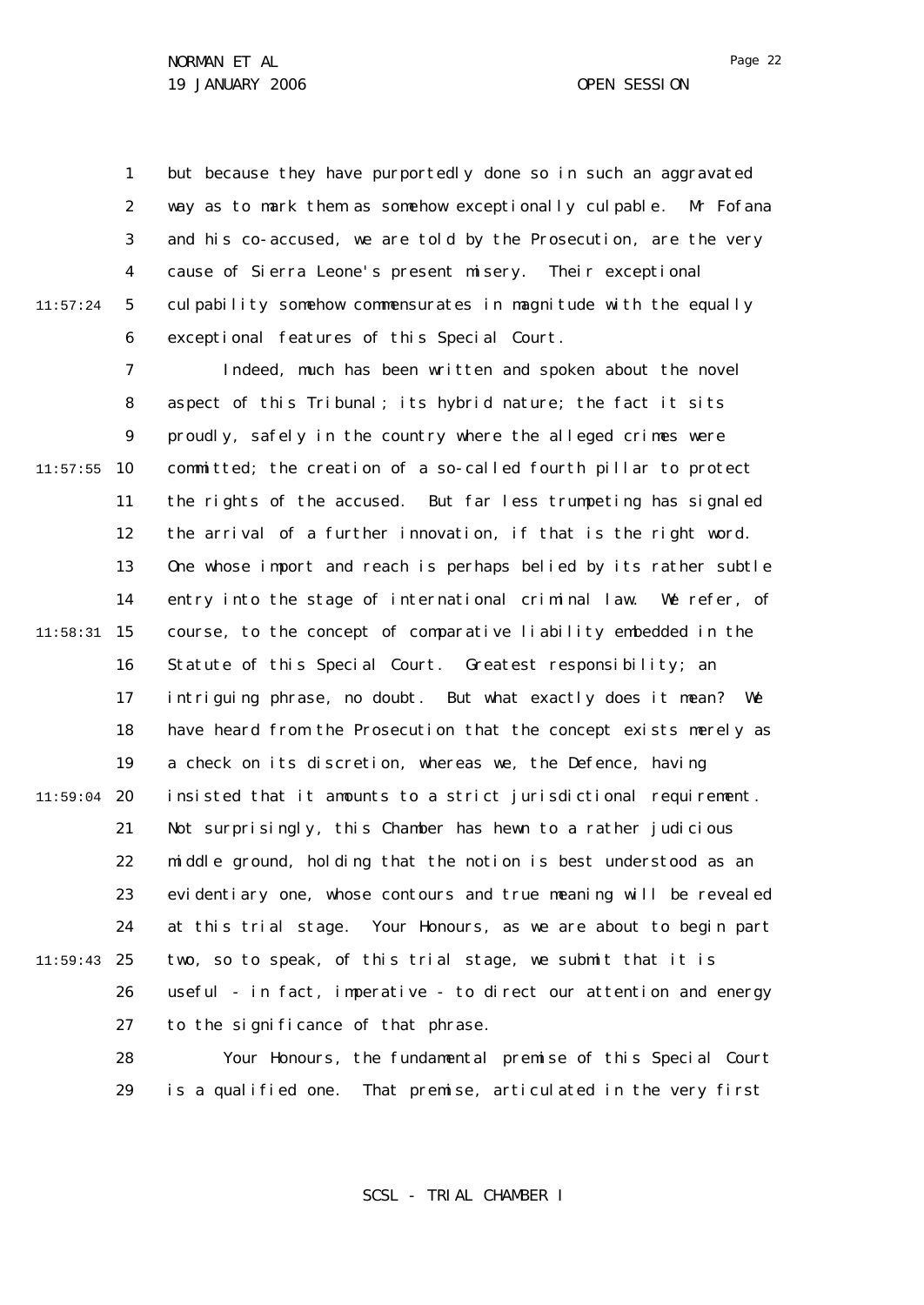1 2 3 4 5 6 7 8  $\mathsf{Q}$ 10 12:01:06 11 12 13 14 15 12:01:39 16 17 18 19 20 12:01:51 21 22 23 24 25 12:02:21 26 27 28 29 12:00:31 article of this Court's Statute implicitly holds that while many atrocities have been committed in this country by a variety of actors, there must exist an identifiable subgroup of perpetrators who, by virtue of certain as-yet-undetermined criteria, bear a heightened level of culpability. The guiltiest amongst the guilty. International justice in Sierra Leone, it seems, is not absolute, but rather a comparative concept. Greatest responsibility, Your Honours, as a theory of liability, a truly novel one indeed. One that, as applied by the Prosecution to Mr Fofana's case, we have urged and continue to urge this Chamber to reject. Your Honours, in his seminal work, *A Theory of Justice*, John Rawls wrote, "A theory, however elegant and economical, must be rejected and revised if it is untrue." Of course, it is Your Honours, compelled as you are to ensure that a just, that is to say a fair -- THE INTERPRETER: Your Honours, can learned counsel go a little slowly for the interpreters to follow. PRESIDING JUDGE: You heard that, Mr Bockarie? The interpreter is asking that you slow down, please. MR BOCKARIE: I will. PRESIDING JUDGE: Please proceed. MR BOCKARIE: In his seminal work, *A Theory of Justice*, John Rawls wrote, "A theory, however elegant and economical, must be rejected and revised if it is untrue." Of course, it is Your Honours, compelled as you are to ensure that a just, and that is to say, a fair outcome results from this Special Court proceedings, who will assess the Prosecution theory of liability, you will shoulder the difficult, some might say the enviable

SCSL - TRIAL CHAMBER I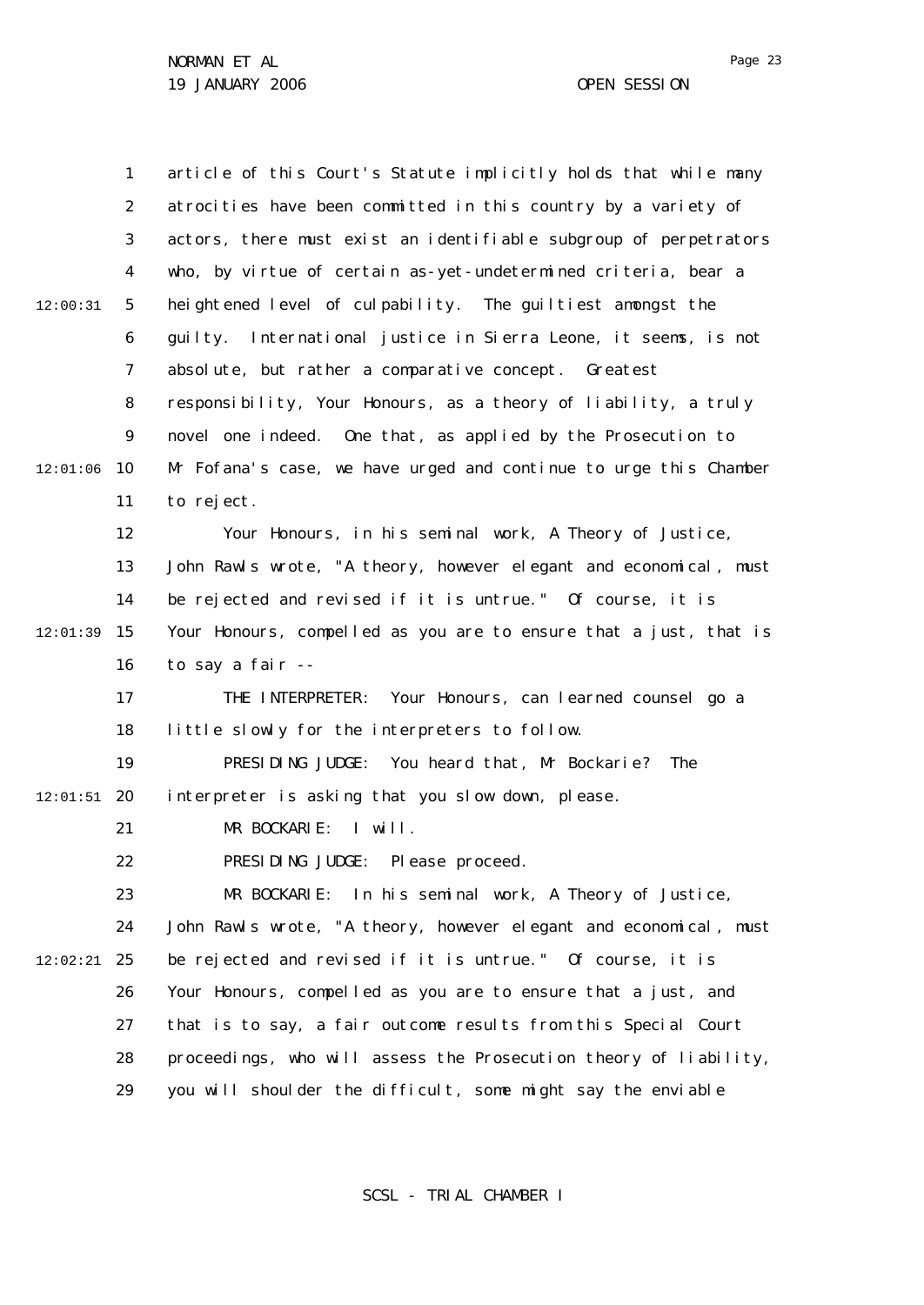1 2 3 4 5 6 7 8  $\mathsf{Q}$ 10 12:04:36 11 12 13 14 15 12:05:00 16 17 18 19 20 12:05:23 21 22 23 24 25 12:05:44 12:03:45 [sic] task of looking back over a decade of senseless misery and bloodshed involving countless individuals, a variety of governments, as well as domestic, regional and international organisations; and ultimately you will determine whether Mr Fofana should be called to account or whether Mr Fofana should forfeit his liberty. We submit, as we have from the onset of this case, as we reiterated at the close of the Prosecution's case, and as our own evidence before that illustrates, that the Prosecution's theory, however elegant and economical, is rhetorical packaging, is simply untrue. As a matter of fairness, you must reject it. PRESIDING JUDGE: Mr Bockarie, I don't want to interrupt you, but I would like to direct your attention to the content of Rule 84, which spells out what an opening statement is to be about as such. Unless you tell me that what you are talking about now is sort of an introduction to what you are about to launch into, as such, it's fine. But I just want to make sure that you are complying with Rule 84, which provides that at the opening of its case a party may make an opening statement confined to the evidence he intends to present in support of his case. So presumably this is -- I say presumably, because from what you are saying at this particular moment I am not sure that is where you are leading to. I want to make sure we are indeed moving in that direction. The opening statements is not the arguments at the end of the trial, as such. It is essentially to

26 27 28 29 assist the Court in appreciating the position of your client and the position that you will be taking with reference to the evidence you intend to lead. Again, I don't want to cut you off on this.

SCSL - TRIAL CHAMBER I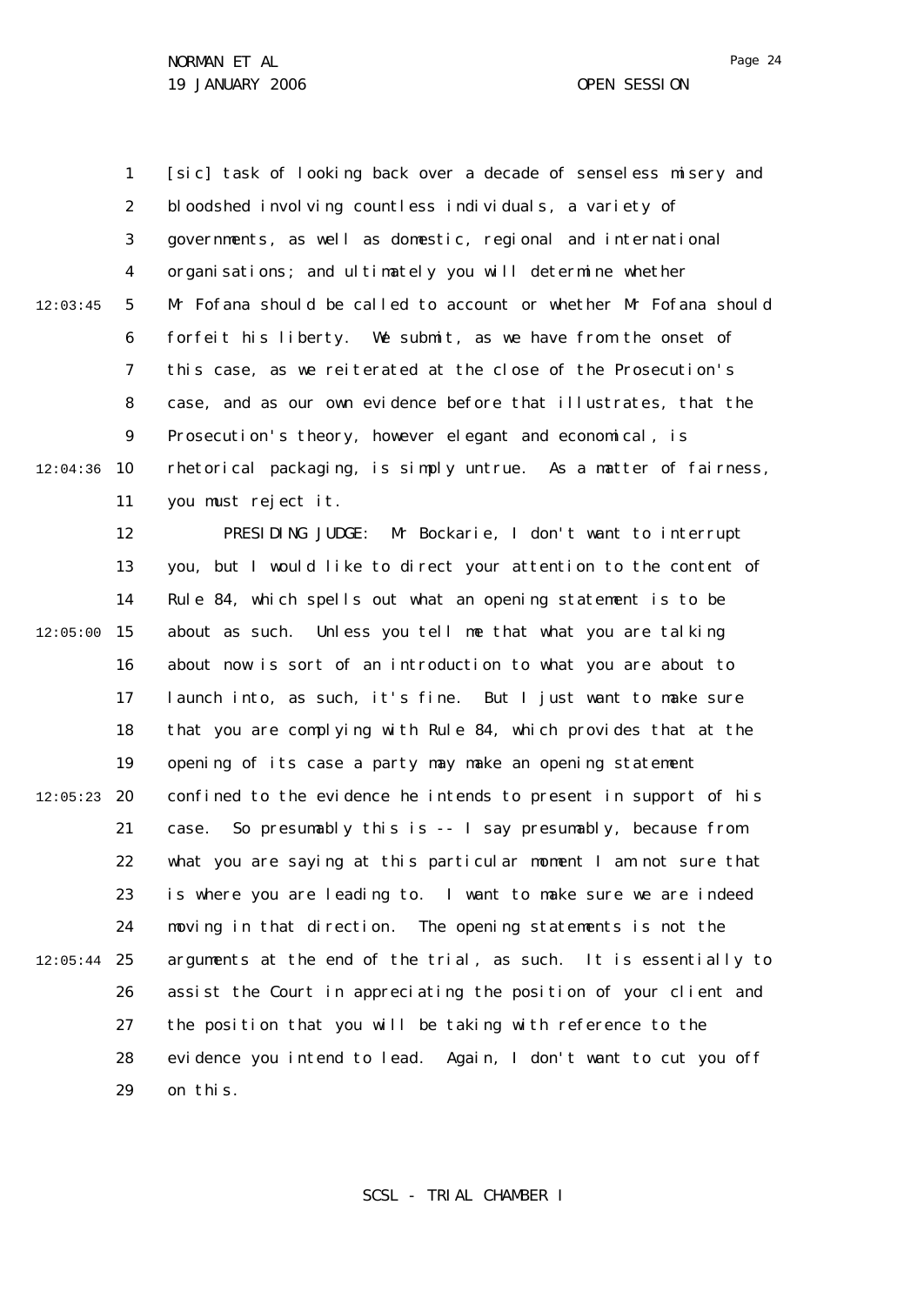|          | 1              | JUDGE THOMPSON: I would like to echo what the learned            |
|----------|----------------|------------------------------------------------------------------|
|          | $\overline{2}$ | Presiding Judge has said. Clearly myself looked at Rule 84 and   |
|          | 3              | thought perhaps we should keep within the statutory requirements |
|          | 4              | of 84, and perhaps keep John Rawls and his theory of justice for |
| 12:06:16 | 5              | some later stage.                                                |
|          | 6              | MR BOCKARIE: Yes, Your Honour. I am trying to keep within        |
|          | $\overline{7}$ | the confines of the Rules.                                       |
|          | 8              | JUDGE ITOE: We only hope that these comments are                 |
|          | 9              | preliminary to the main thrust of the exercise you are           |
| 12:06:31 | 10             | undertaking.                                                     |
|          | 11             | MR BOCKARIE: Yes, Your Honour. I'm just taking the cue           |
|          | 12             | from the Prosecutor's opening statement. He was given very wide  |
|          | 13             | latitude and he really went to town. Yes, Your Honour.           |
|          | 14             | JUDGE I TOE:<br>Not this one.<br>Not this one.                   |
| 12:06:46 | 15             | MR BOCKARIE: Your Honour, in his opening statement the           |
|          | 16             | Prosecutor urged the Court to bar politics from these            |
|          | 17             | proceedings. At first blush, such admonition has the deceptive   |
|          | 18             | appeal of its simplicity. But as we enter this Chamber, we       |
|          | 19             | cannot close our eyes to the reality that exists beyond his      |
| 12:07:20 | 20             | words. For better or for worse, politics is never far from any   |
|          | 21             | trial and these proceedings are no exception.                    |
|          | 22             | JUDGE THOMPSON: Could you repeat that, please?                   |
|          | 23             | MR BOCKARIE: In his opening statement the Prosecutor urged       |
|          | 24             | the Court to bar politics from these proceedings. At first       |
| 12:07:50 | 25             | blush, such admonition has the deceptive appeal of its           |
|          | 26             | simplicity. But as we enter this Chamber, we cannot close our    |
|          | 27             | eyes to the reality that exists beyond these words. For better   |
|          | 28             | or for worse, politics is never far from any trial, and these    |
|          | 29             | proceedings are no exceptions. It was politics that created the  |
|          |                |                                                                  |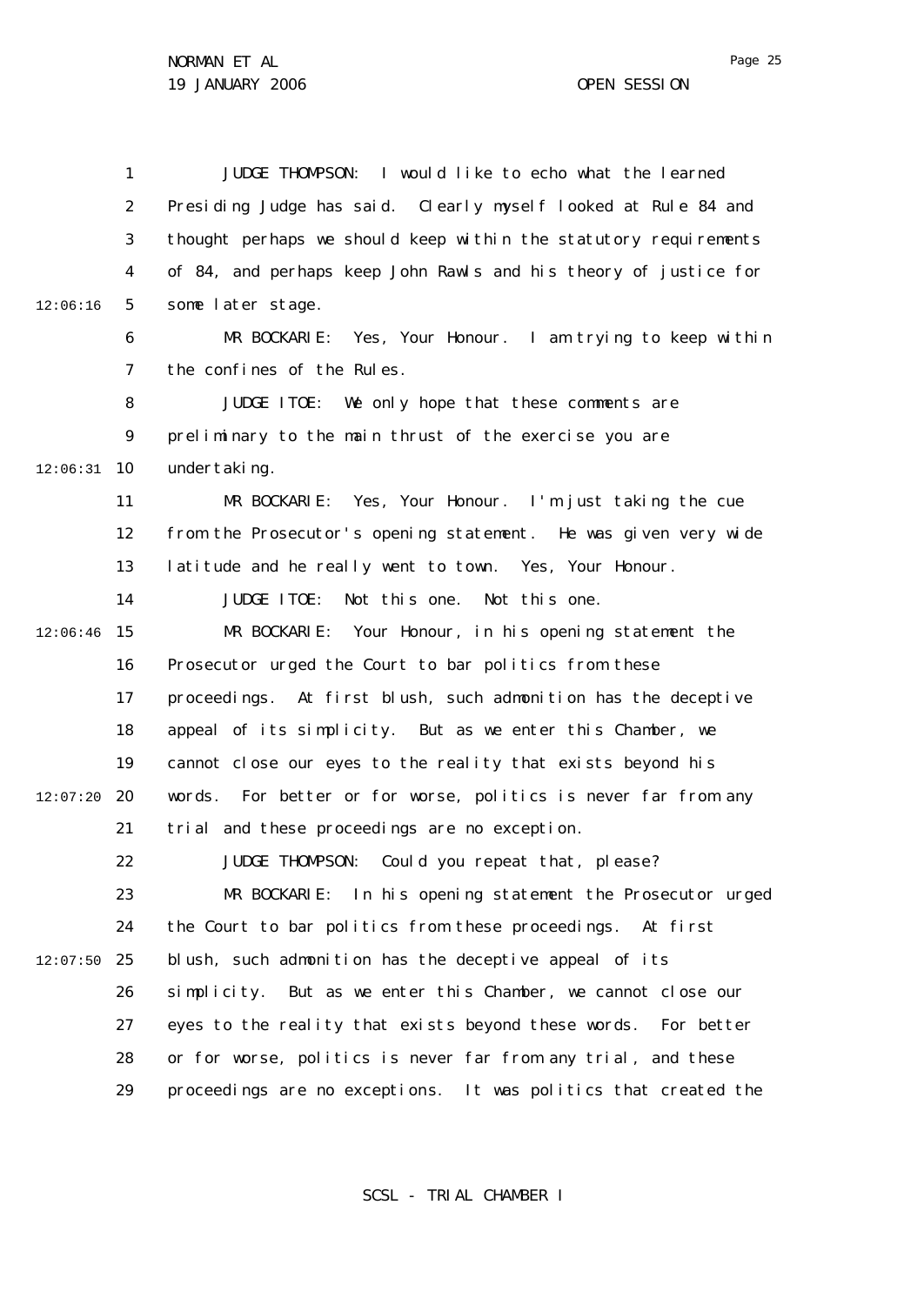1 2 3 4 5 6 7 8 9 10 12:09:11 11 12:08:44 Special Court, through negotiations between the government of President Ahmad Tejan Kabbah and the United Nations, and it is politics that sustains it through continued negotiations with a small group of donor nations who fund this Tribunal. Rather than asking, Your Honours, our client, or indeed the people of Sierra Leone, to ignore these realities, we take comfort in the knowledge that you shall not allow this undeniable, perhaps unavoidable, political aspect to stand in the way of your responsibility to act fairly. For in the final analysis, it is some measure of fairness, and not the avoidance of plain truths, that justice should hope to achieve.

12 13 14 15 12:09:37 16 17 18 19 12:10:03 20 21 22 23 While it will not be helpful at this point to canvass various political factors and practical considerations that gave rise to the inclusion in the Court's Statute the phrase "greatest responsibility", we would be negligent in our duty if we did not emphasise that in this case, indeed in all cases before this Tribunal, are bound to that phrase, a phrase which undeniably represents a political compromise reached by the drafters of the Special Court's Statute. Either these words have a paramount overreaching significance or they have no significance at all. As we proceed with our defence, we urge the Chamber, as well as those members of the public following the proceedings, to bear that close in mind.

24 25 12:10:23 26 27 28 29 We will not tarry long with a lengthy resume of what we consider to be the weakness of the Prosecution's case, for we are confident that those deficiencies will present themselves as we proceed with our case. Our present task is to set about clarifying our position, namely, that Moinina Fofana bears no, let alone the greatest responsibility for the charges alleged in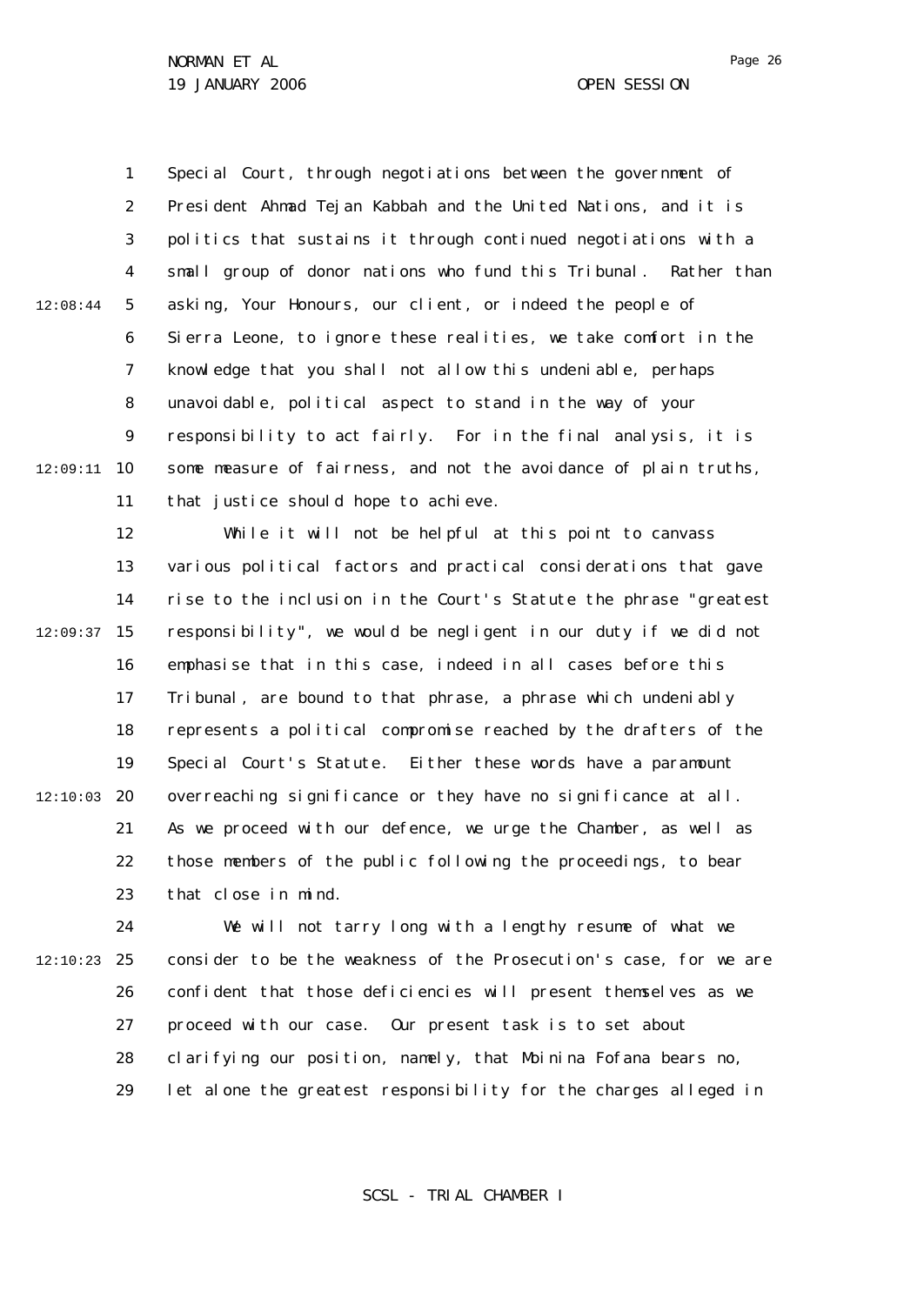1 the Prosecution's indictment.

|          | $\overline{2}$ | Most importantly, our defence case will highlight the             |
|----------|----------------|-------------------------------------------------------------------|
|          | 3              | significant divergence between the allegations contained in the   |
|          | 4              | indictment and the actual state of evidence against Mr Fofana.    |
|          | 5              | Our evidence will reveal that Mr Fofana, despite his admittedly   |
|          | 6              | impressive sounding title, was in reality a figure of relatively  |
|          | 7              | minor importance within the CDF. And the actual and effective     |
|          | 8              | superior authority was vested in figures of much greater          |
|          | 9              | responsibility --                                                 |
| 12:11:33 | 10             | Your Honours, can learned counsel take it<br>THE INTERPRETER:     |
|          | 11             | slowly again, please.                                             |
|          | 12             | PRESIDING JUDGE:<br>Mr Bockarie, can you go back a bit to         |
|          | 13             | this last part, because you are going too fast again.<br>The      |
|          | 14             | interpreters are unable to follow with you. Take it back to the   |
| 12:11:50 | 15             | evidence will show that Fofana --                                 |
|          | 16             | MR BOCKARIE: Okay, sorry.                                         |
|          | 17             | Most importantly our defence case will highlight the              |
|          | 18             | significant divergence between the allegations contained in the   |
|          | 19             | indictment and the actual state of evidence against Mr Fofana.    |
| 12:12:36 | 20             | Our evidence will reveal that Mr Fofana, despite his admittedly   |
|          | 21             | impressive sounding title, was in reality a figure of relatively  |
|          | 22             | minor importance within the CDF; and that actual and effective    |
|          | 23             | superior authority was vested in figures of much greater          |
|          | 24             | responsibility, including members of the SLPP leadership in exile |
| 12:13:31 | 25             | and other CDF officials and commanders in Sierra Leone, some of   |
|          | 26             | whom, we might add, are not facing trial before this Court.       |
|          | 27             | Mr Fofana will not attempt to deny his membership in the          |
|          | 28             | CDF.<br>How could he? Indeed, why should he? He is proud of the   |
|          | 29             | legitimate role he played in defending his country, restoring its |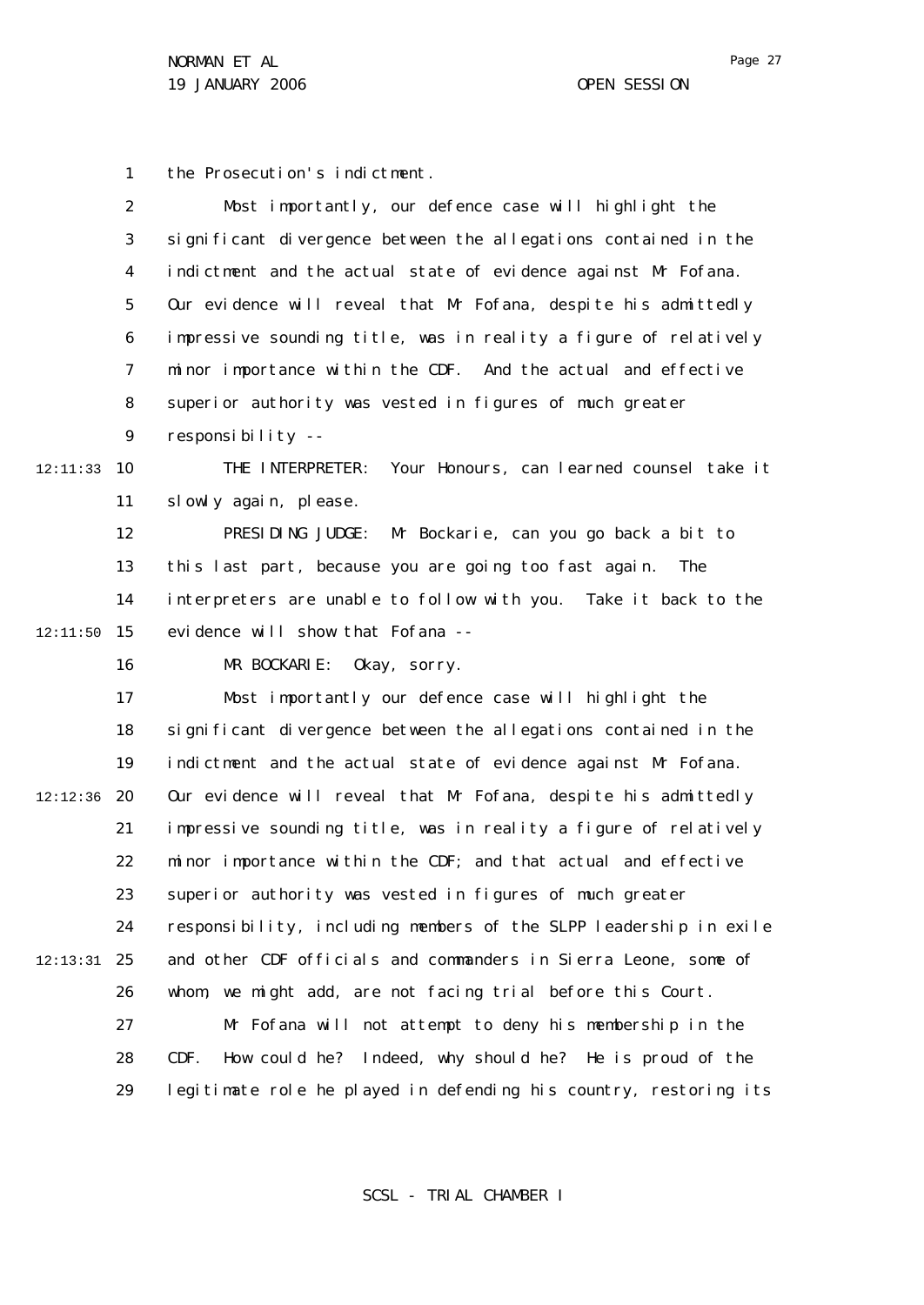Page 28

1 2 3 4 5 6 7 8  $\mathsf{Q}$ 10 12:16:25 11 12 13 14 15 12:17:04 16 17 18 19 12:18:08 20 21 22 23 24 25 12:18:22 26 27 28 29 12:14:57 democratically elected government and working towards the attainment of its peace and stability. Additionally, our defence case will reveal that the Prosecution's theory of command responsibility, pursuant to Article 6.3 of the Statute, is not only premised upon assertion far too vague to satisfy the strict elements of the relevant legal test, but is also propped up by equally vague and irrelevant evidence, evidence which fails to demonstrate that Mr Fofana ever achieved the level of effective control over the alleged perpetrators of the underlying offences charged in this indictment. We will further show that Mr Fofana does not bear individual criminal responsibility under Article 6.1 of the Statute, through evidence which reveals that he never planned, instigated, ordered, or committed any of the alleged crimes, nor did he otherwise aid or abet their perpetration. In part, the Defence will accomplish this by exposing the Prosecutor's key witness, Mr Albert Nallo, for who he is: A calculating, self-interested, opportunist whose testimony --PRESIDING JUDGE: But again, Mr Bockarie, you are arguing. This is an argument that you can put forward at the time of your closing arguments. Not in the opening statement. I mean, opening statements -- MR BOCKARIE: Sorry, Your Honours, I'm on the channel with the interpreters. Sorry. PRESIDING JUDGE: To argue about the validity and trustworthiness or otherwise of a witness for the Prosecution is not part of what is normally contained in an opening statement, as such. It is to be confined to the evidence you intend to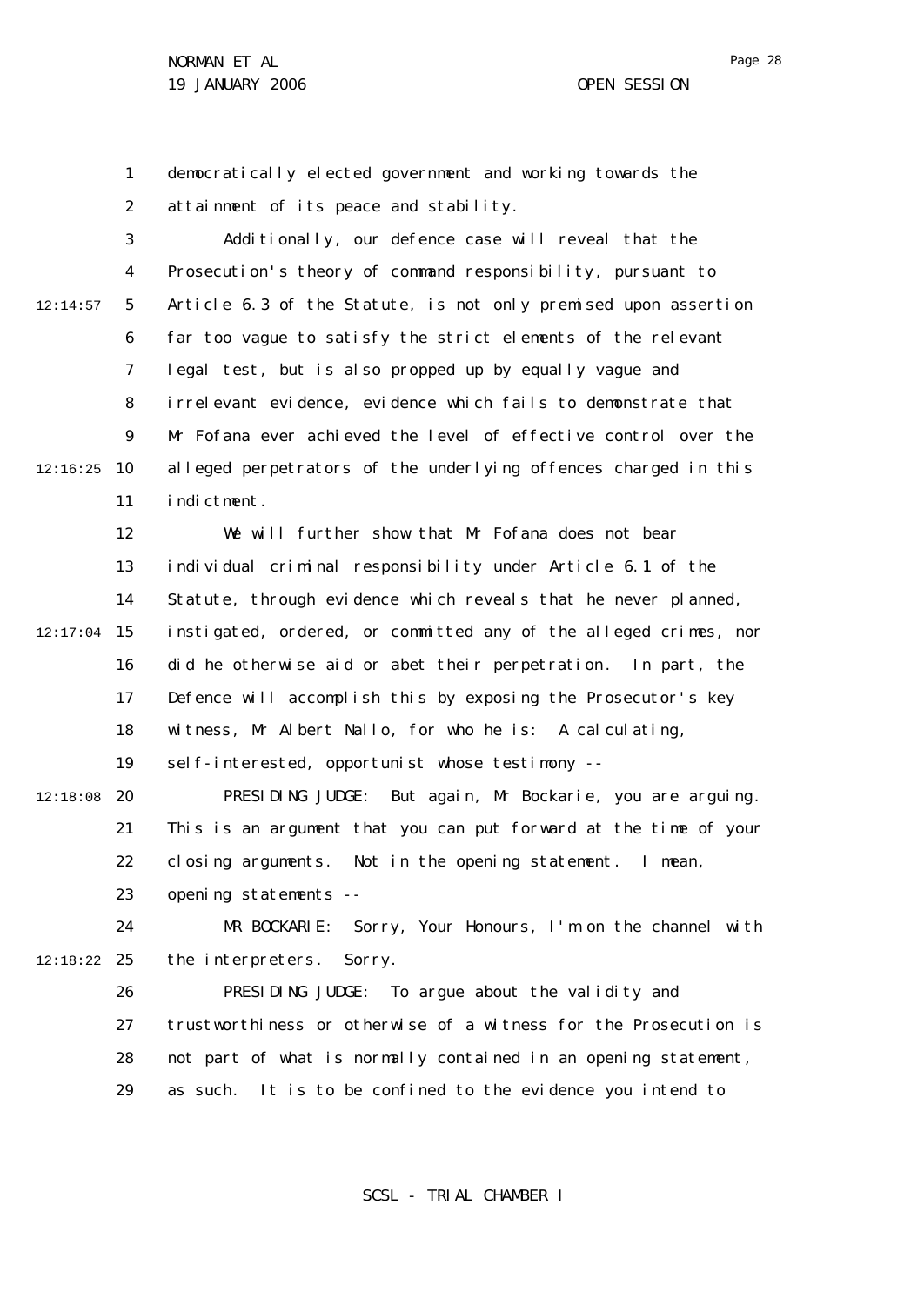|          | $\mathbf{1}$ | lead. If you intend to lead evidence to show this witness should  |
|----------|--------------|-------------------------------------------------------------------|
|          | 2            | not to be trusted, fine. But now you are arguing this witness is  |
|          | 3            | not to be believed and so on, which I suggest to you is quite     |
|          | 4            | proper for you to do and fully in your closing arguments, not in  |
| 12:18:52 | 5            | opening arguments. So I would like you to confine your comments   |
|          | 6            | to what are expected to be opening statements, as such.           |
|          | 7            | MR BOCKARIE: Yes, I will take the cue, Your Honour.               |
|          | 8            | Finally, Your Honour, we'll show that Mr Fofana did not           |
|          | 9            | share an illegal common plan --                                   |
| 12:19:13 | 10           | PRESIDING JUDGE: Did not share what?                              |
|          | 11           | MR BOCKARIE: An illegal common plan, purpose or design            |
|          | 12           | with either of the other accused persons or any other members of  |
|          | 13           | the CDF. That is to say, that he did not participate in any       |
|          | 14           | joint criminal enterprise. On the contrary, our evidence will     |
| 12:20:28 | 15           | describe Mr Fofana's participation in the execution of legitimate |
|          | 16           | military goals. Our evidence will reveal that the violations      |
|          | 17           | alleged in the indictment, to the extent they occurred, were the  |
|          | 18           | fault of renegade commanders and individual Kamajors who did not  |
|          | 19           | adhere to the stated rules, which mandated the protection of      |
| 12:21:40 | 20           | civilians and forbade such acts as looting and harassing the      |
|          | 21           | population. Our evidence will show that such isolated             |
|          | 22           | transgressions were not the fault of a general criminal policy,   |
|          | 23           | but rather the fault of certain offenders acting outside the      |
|          | 24           | authority.                                                        |
| 12:22:36 | 25           | Your Honour, by way of concluding this opening statement          |
|          | 26           | the Prosecution chose to quote a passage attributed to the late   |
|          | 27           | Steve Biko of South Africa:                                       |
|          | 28           | "There exists among men, because they are men, a solidarity       |
|          | 29           | through which each shares responsibility for every injustice and  |
|          |              |                                                                   |
|          |              |                                                                   |

SCSL - TRIAL CHAMBER I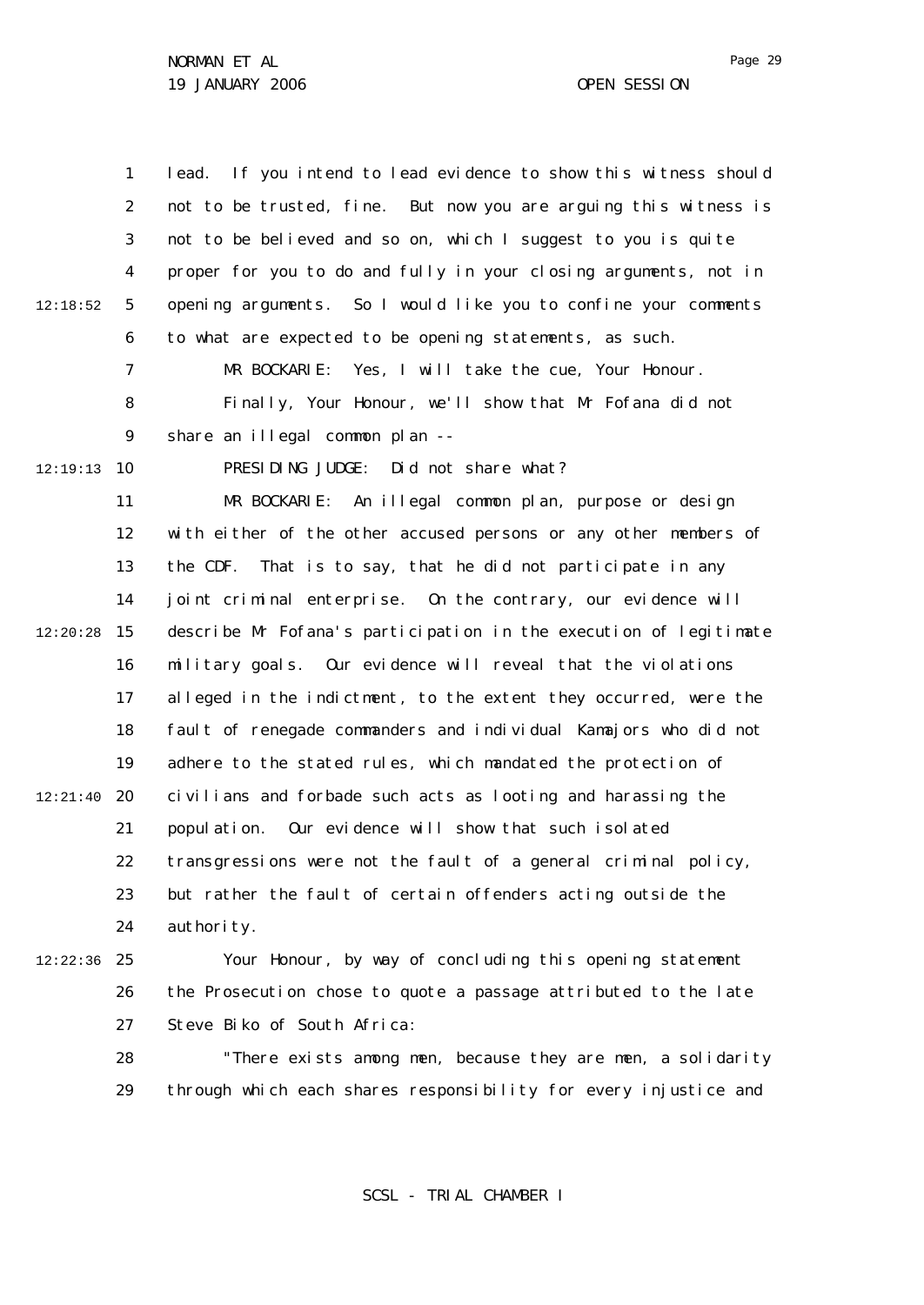1 every wrong committed in the world."

|          | 2   | Stirring lines, to be sure, especially considering the            |
|----------|-----|-------------------------------------------------------------------|
|          | 3   | context in which they were originally delivered and the great     |
|          | 4   | evil to which they referred. However, spoken as they were in      |
| 12:23:48 | 5   | this Chamber, as a paean to the rule of law and in support of the |
|          | 6   | putative aspirations of this Court, they are contrary to one of   |
|          | 7   | the guiding and most basic principles of contemporary criminal    |
|          | 8   | justice. For the modern criminal law does not recognise, indeed   |
|          | 9   | it does not tolerate, notions of collective or representative     |
| 12:24:46 | 10  | culpability. Such notions, Your Honour, are manifestly at odds    |
|          | 11  | with the fundamental principle of individual culpability, because |
|          | 12  | they raise the spectre of guilt by association.                   |
|          | 13  | Your Honour, perhaps more apt to the CDF proceedings are          |
|          | 14  | again the words of this famous scholar, John Rawls: "Each person  |
| 12:25:50 | 15  | possesses an inviolability founded on justice that even the       |
|          | 16  | wel fare of society as a whole cannot override. For this reason,  |
|          | 17  | justice denies that the loss of freedom for some is made          |
|          | 18  | $right - -$ "                                                     |
|          | 19  | THE INTERPRETER: Can learned counsel take the quotation           |
| 12:26:16 | 20  | slowly for the interpreter to follow, please?                     |
|          | 21  | PRESIDING JUDGE: Mr Bockarie, can you take the quotation          |
|          | 22  | back again, please, slowly?                                       |
|          | 23. | MR BOCKARIE: Perhaps more apt to these proceedings are            |
|          | 24  | again the words of a famous scholar, John Rawls: "Each person     |
| 12:26:36 | 25  | possesses an inviolability founded on justice that even the       |
|          | 26  | wel fare of society as a whole cannot override. For this reason,  |
|          | 27  | justice denies that the loss of freedom for some is made right by |
|          | 28  | a greater good shared by others. It does not allow that the       |
|          | 29  | sacrifice imposed on a few are outweighed by the larger sum of    |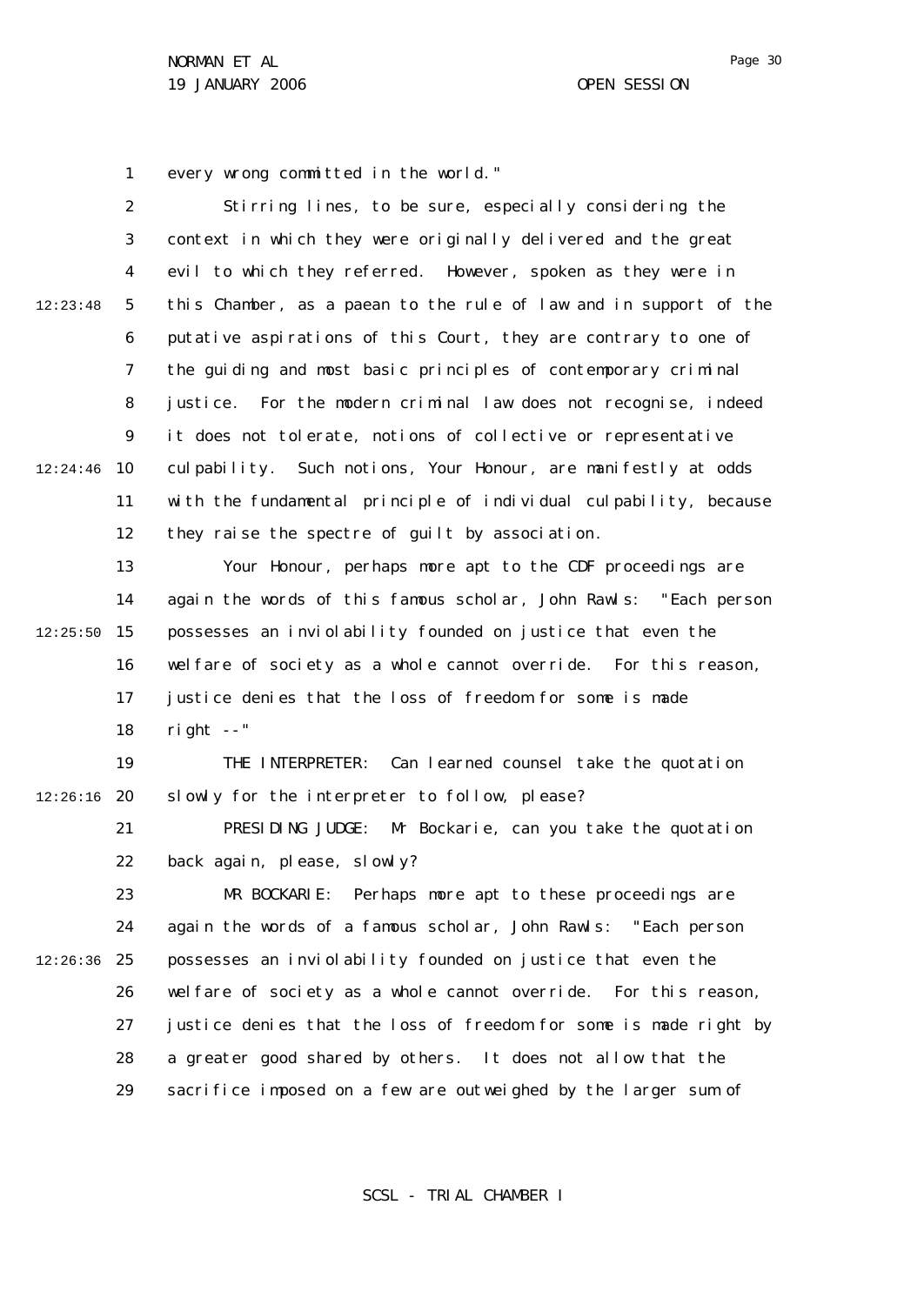1 advantages enjoyed by many."

2 3 4 5 6 12:28:09 Your Honour, the Prosecution has suggested that this Court represents the conscience of mankind. However, at the very moment that justice is employed as a means of assuaging mankind's guilty conscience at the expense of individual liberty, it ceases to be a worthy pursuit, Your Honour.

7 8 9 10 12:28:43 PRESIDING JUDGE: I am not sure I understand what you are trying to convey to the Court, honestly. I would like to understand what the message you are trying to convey is. What is this argument about?

11 12 13 14 15 12:29:10 16 17 18 19 20 12:29:39 21 22 23 24 25 12:30:09 26 27 28 29 JUDGE THOMPSON: Learned counsel, isn't it better that you keep to the strict requirements of Rule 84? Those kinds of assertions would seem to be very much appropriate in the concept of an academic treatise or probably in a closing speech, because they are all about theories of justice and John Rawls' *A Theory of Justice* was really confined to philosophising about the concept of justice. It would seem to me that you do this Court no service if, at a point in time, you are called upon to present the evidence that you will be leading in refutation and rebuttal of the Prosecution's evidence that has been led, you embark upon a jurisprudential exploration about the concept and the ideals of justice. This is a very mature bench. We all did jurisprudence. We are all familiar with, in fact, what the values that inspire the entire justice process are. And clearly it would not serve any useful purpose for us to listen to a lecture on the theories of justice. I have a copy of John Rawls' *Theory* and when I do find the time I find it a very useful armchair reading. It would seem to me most appropriate that you should go to the evidence that you will be leading in rebuttal of what the Prosecution has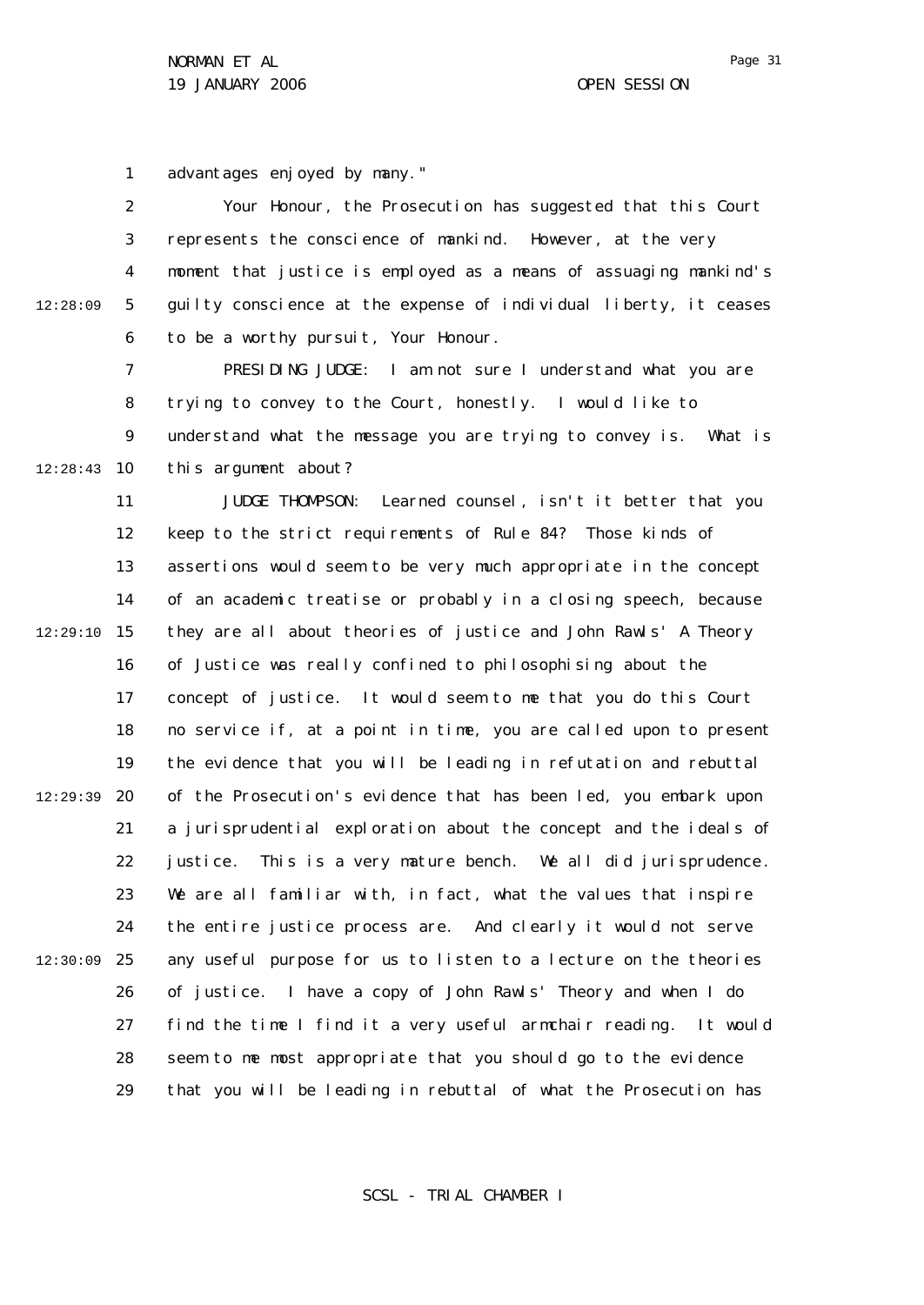1 2 3 4 5 6 7 8  $\mathsf{Q}$ 10 12:31:16 11 12 13 14 15 12:31:28 16 17 18 19 20 12:31:48 21 22 23 24 25 12:32:04 26 27 28 29 12:30:55 led. It would be unfair if this Court does not tell you that that is the way to proceed in the interests of your client. Rule 84. MR BOCKARIE: Yes, Your Honour. Your Honour, it is just to give an insight as to the line we contemplate in our defence, Your Honour. JUDGE THOMPSON: But to try to instruct the justices on the concept of what justice is all about is very presumptuous. MR BOCKARIE: I think I will rest my case there, Your Honour. JUDGE THOMPSON: Quite right. MR BOCKARIE: Thank you, Your Honour. PRESIDING JUDGE: Thank you, Mr Bockarie. Mr Williams, are you ready to address the Court and make your opening statement? MR WILLIAMS: Yes, My Lord. PRESIDING JUDGE: You have just heard our comments to your colleague for the second accused and, before you proceed, I would like to remind you again of the nature and content of Rule 84 and what an opening statement prior to the opening of a defence case is all about. It has to be confined to the evidence that you lead and bring in introductory remarks is obviously part of the opening statement. But I would like to hear your comments confined to the evidence you intend to lead in respect of your client. MR WILLIAMS: I will assure the Bench that I would not have to be reminded about the gist of Rule 84. PRESIDING JUDGE: And just a caution, Mr Williams, as you know, the interpreters have to follow what you do say and try to keep a tempo that is compatible with their ability to interpret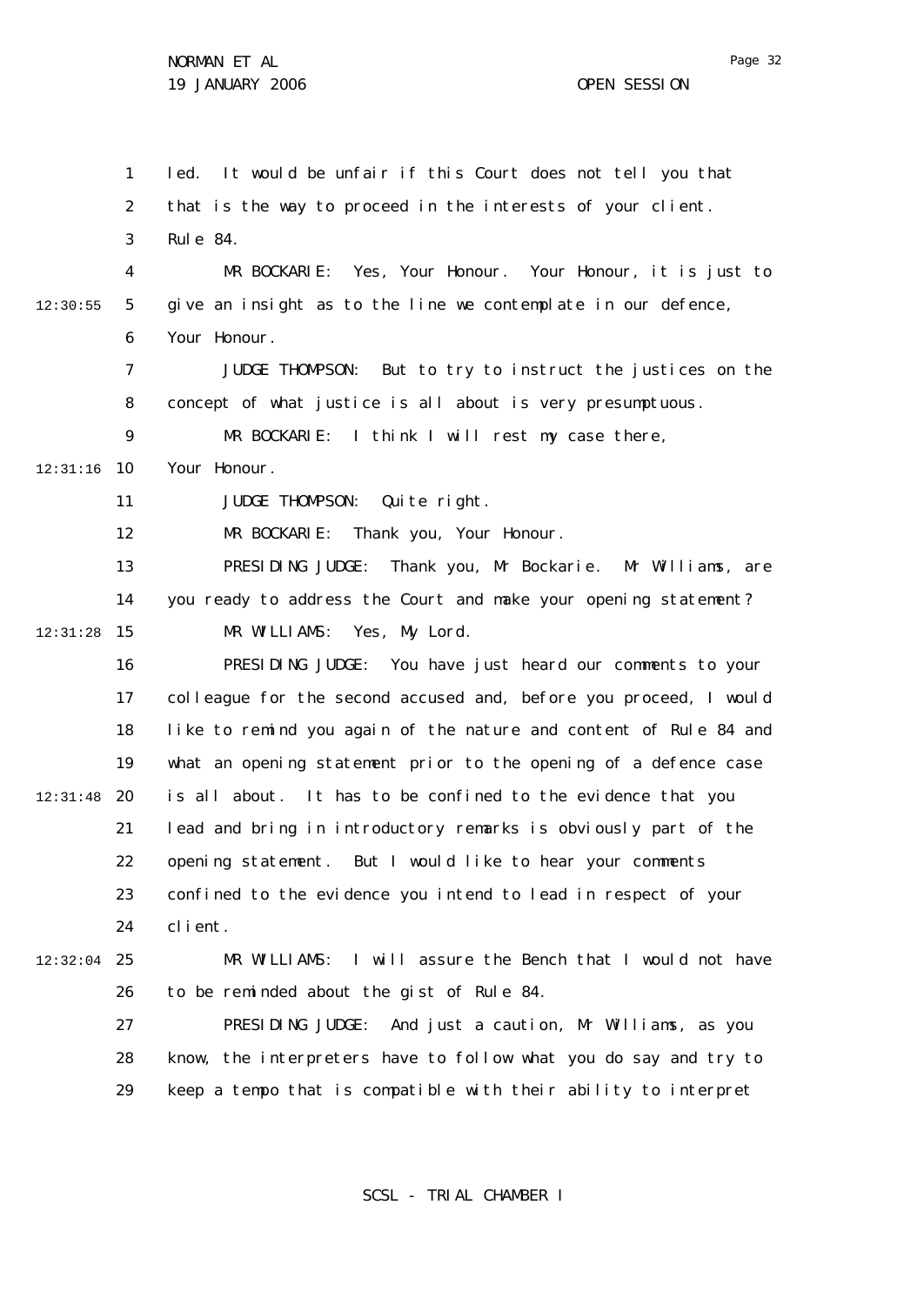Page 33

1 2 3 4 5 6 7 8  $\mathsf{Q}$ 10 12:33:02 11 12 13 14 15 12:33:39 16 17 18 19 20 12:34:26 21 22 23 24 25 12:35:41 26 27 28 29 12:32:40 what you are saying. MR WILLIAMS: Thank you very much, My Lord. PRESIDING JUDGE: Thank you. MR WILLIAMS: My Lord, I wish to say that I might come out a little bit inaudible because I am just recovering from a flu, so I crave the indulgence of the Bench and the interpreters. PRESIDING JUDGE: I do understand that. MR WILLIAMS: Yes. May it please Your Lordships, the third accused, Allieu Kondewa, stands charged on an eight count indictment for various crimes against humanity, violations of Article 3 common to the Geneva Conventions and of Additional Protocol II and other serious violations of international humanitarian law. All these offences were alleged to have been committed by the third accused within the territory of Sierra Leone after 30th November 1996. It is alleged by the Prosecutor that the third accused was a high-ranking member of the Civil Defence Forces; the CDF. It is further alleged that the third accused was in charge of all initiations performed on new members of the Kamajor; a traditional hunting society. As a result of these initiations, it is alleged that the third accused bears command responsibility for atrocities and/or war crimes committed by CDF members. It is the Prosecutor's view that the third accused, acting in consonance with others, "Either planned, instigated, ordered, committed, or otherwise aided and abetted in the planning, preparation or execution of the crimes laid out in the indictment." The Prosecutor furthermore alleges that the third accused, Allieu Kondewa, as high priest, had had supervision and control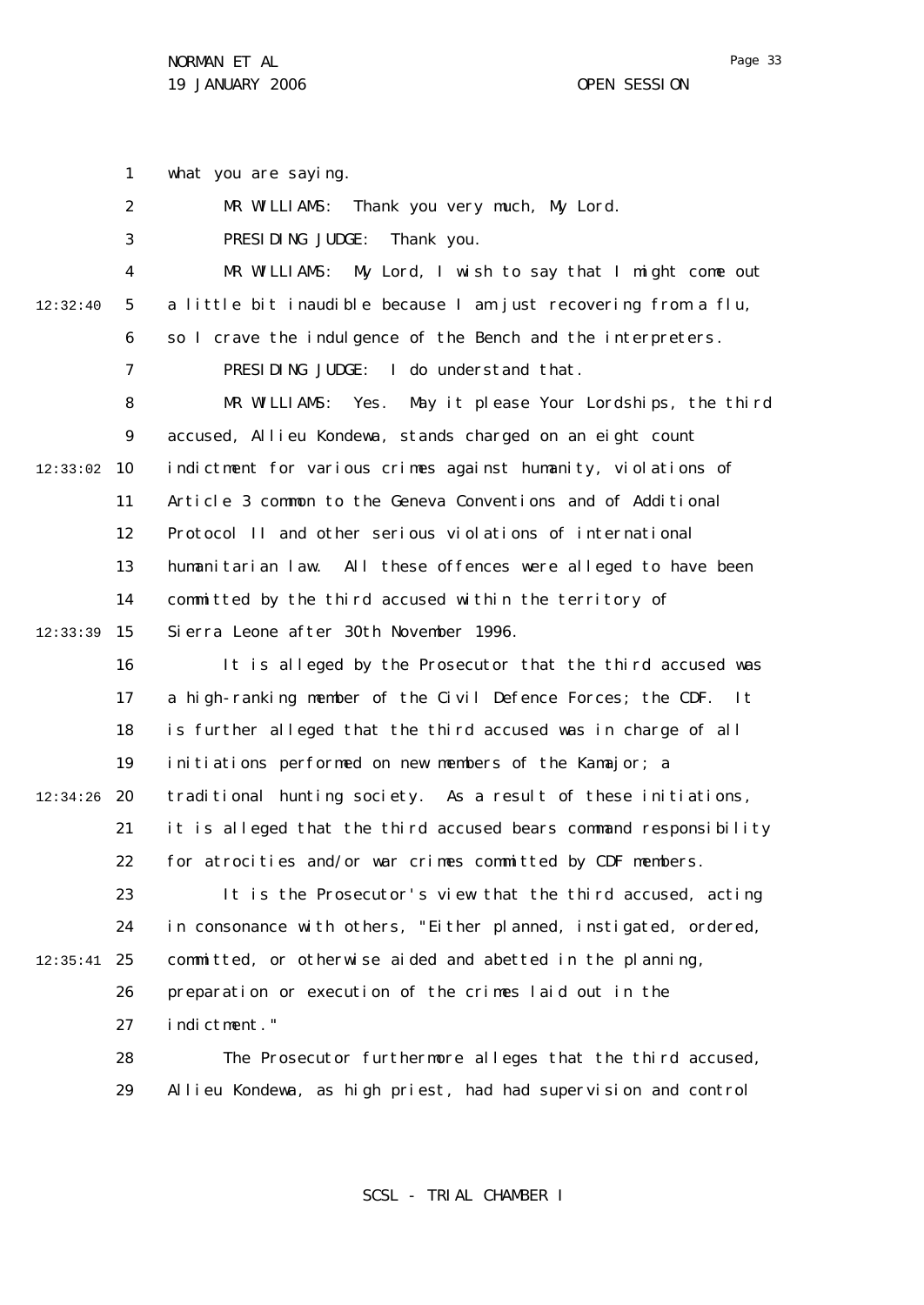1 2 3 over initiators within the CDF and was responsible for all initiations within the CDF, including the initiation of children under the age of 15 years.

4 5 6 7 12:36:56 Furthermore, he frequently led or directed operations and had direct command authority over units within the CDF responsible for carrying out special missions. We shall, during the presentation of our defence, controvert these allegations.

8  $\mathsf{Q}$ 10 12:37:34 11 12 13 14 15 12:38:35 16 17 18 19 Evidence will be adduced on behalf of the third accused that will make clear to this panel the history of the Kamajors going back several decades. We shall lead evidence to show that the Kamajors derive from traditional hunter societies in Sierra Leone, and that its members come from the Mende tribe. The Defence for the third accused shall not gainsay that the third accused was an initiator. The Prosecutor has represented to this panel that membership of the Kamajor society is one and the same with the membership of the CDF paramilitary forces. We shall present evidence to this Court to show that the membership of the Kamajor society is by no means synonymous with membership of the CDF.

20 12:39:15 21 22 JUDGE THOMPSON: Without meaning to disturb your rhythm, would you use the term "Chamber" for us, or "the Bench", instead of panel.

> 23 MR WILLIAMS: As My Lord pleases.

24 25 12:39:50 26 We will show that initiation ceremonies performed by the third accused was not in any way equivalent to conscription or enlistment into a military unit.

> 27 28 JUDGE ITOE: Let's get that again. Was not necessarily or was not?

29 MR WILLIAMS: Was not in any way equivalent to conscription

SCSL - TRIAL CHAMBER I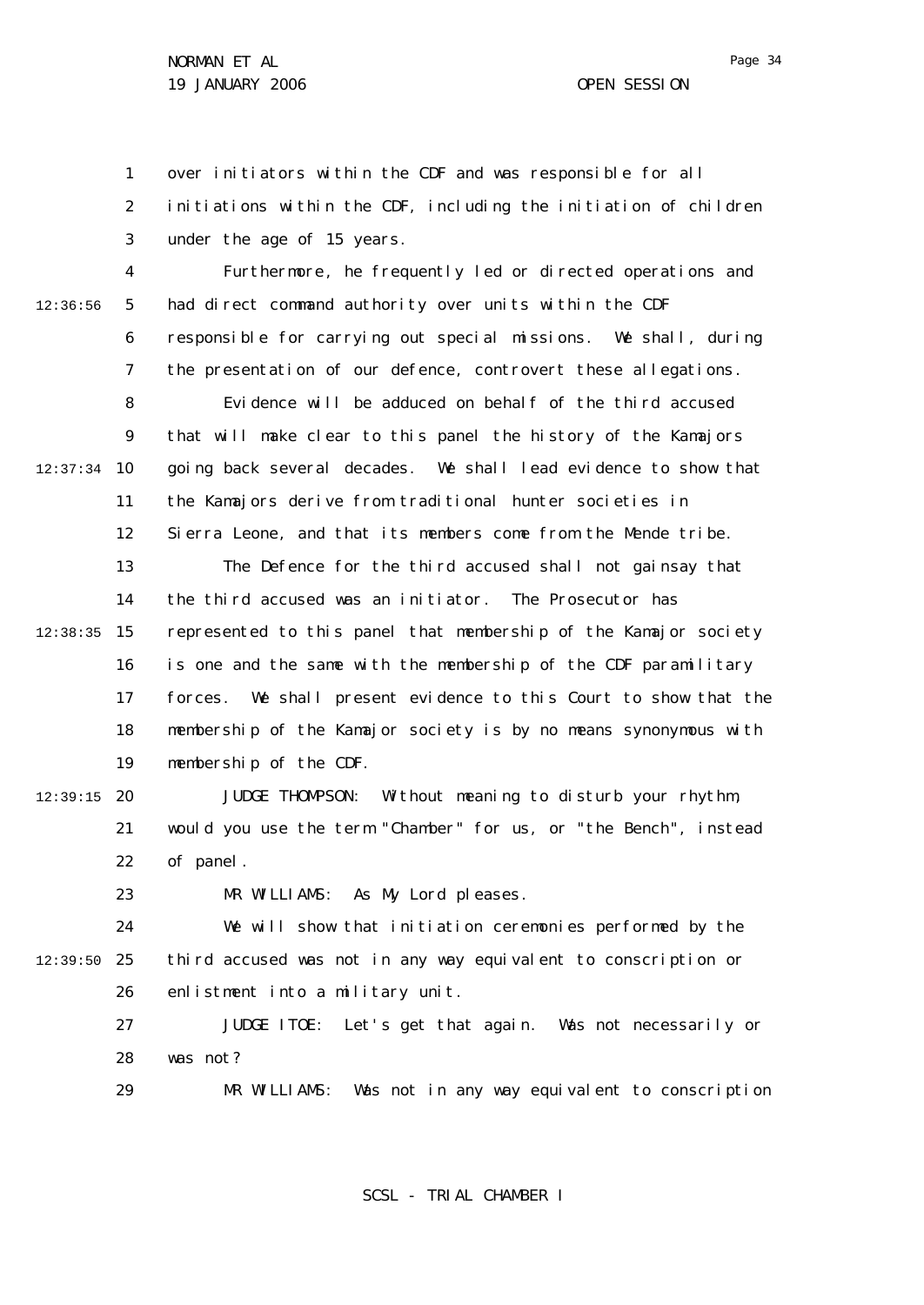1 or enlistment into a military unit.

2 JUDGE THOMPSON: That is initiation.

3 PRESIDING JUDGE: Yes.

4 JUDGE THOMPSON: You said initiation.

5 12:40:27 MR WILLIAMS: Yes, My Lord.

> 6 JUDGE THOMPSON: Good, thanks.

7 8 PRESIDING JUDGE: Initiation by the third accused, that's what he said.

 $\mathsf{Q}$ 10 12:40:40 11 12 13 14 15 12:41:36 16 17 18 19 12:42:44 20 21 MR WILLIAMS: Yes. We shall show that the initiation ceremonies performed by the third accused were defensive or protective in nature. Their purpose was not to teach violence or advocate criminal conduct. Quite the contrary. The process of initiation cancelled and admonished against the killing of innocent civilians and non-combatants, rape and looting of civilian properties. We shall establish that the initiation process was geared towards the protection of prospective members in a manner that was far closer to tribal custom than to formal or even informal military indoctrination. Evidence will be led by the third accused that will reveal that it was paramount chiefs of various chiefdoms that selected subjects of their villages for initiation.

22 23 24 25 12:43:26 26 It would appear that the Prosecutor finds difficulty in distinguishing between initiation into traditional hunter societies and recruitment to fight. This distinction is vitally important, since initiation is not the same as military indoctrination or training.

> 27 28 29 We shall present evidence to show that the ceremony of initiation involved a ritualistic cleansing and that this was done by rubbing the bodies of prospective members with a mixture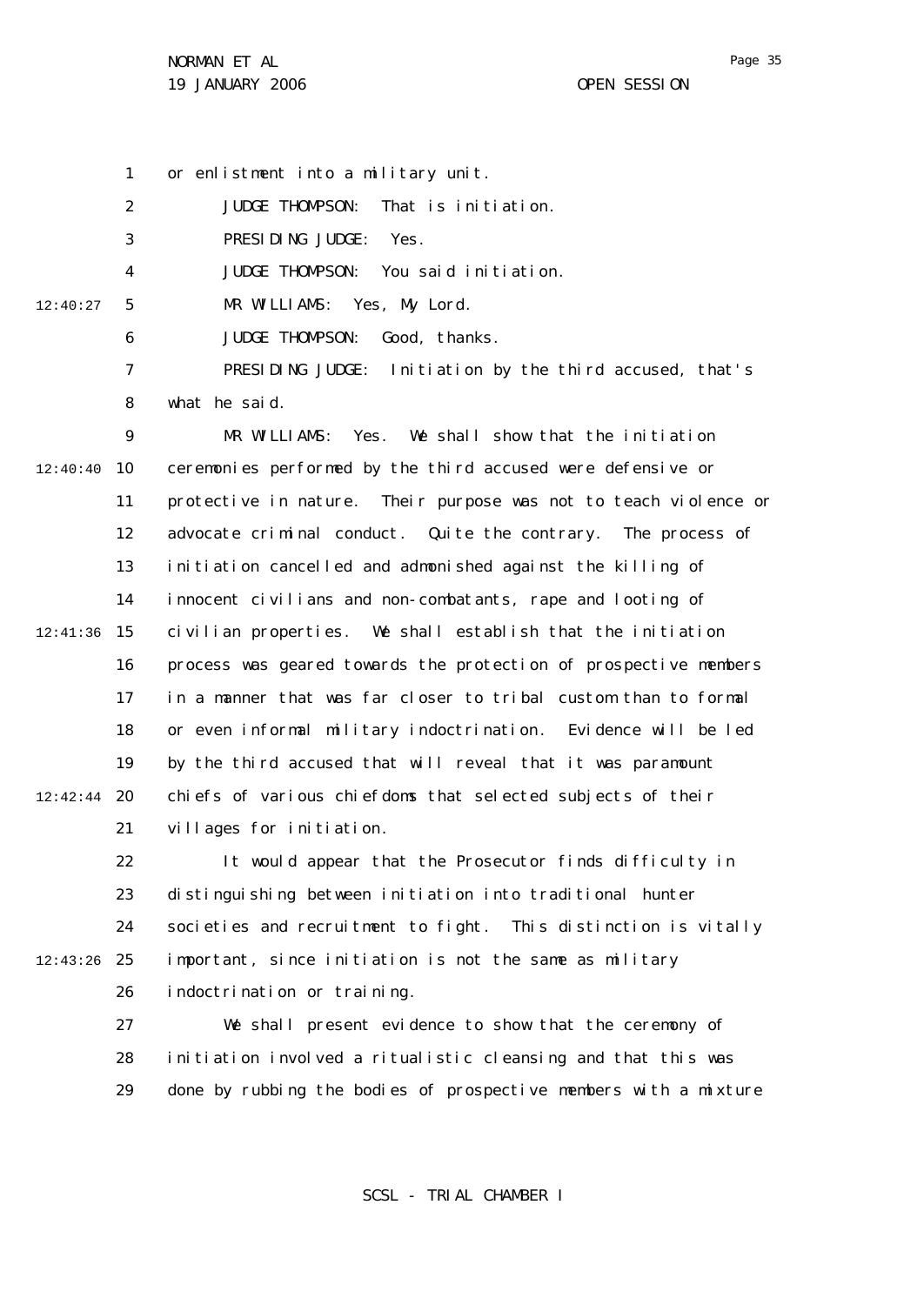1 2 3 4 5 6 12:44:52 of herbs and water. Evidence will be led that the third accused painstakingly told initiates that they had to strictly adhere to the initiation rules. We shall adduce evidence that after the initiation, the initiates were handed back to the paramount chiefs and that it was the paramount chiefs that decided what became of the initiate.

7 8  $\mathsf{Q}$ 10 12:45:35 11 12 13 14 15 12:46:22 16 17 18 19 20 12:46:59 21 22 23 24 25 12:48:03 During the initiation period, which lasted no longer than a day or two, the third accused controlled the activities of initiates in his shrine. Mr Kondewa did not have control or command over initiates once they had left the initiation shrine. The Prosecutor has presented evidence that the third accused, acting in consonance with others, breached or violated international humanitarian law. The Defence for the third accused will call insider witnesses; Kamajors who went through the initiation ceremonies conducted by the third accused; witnesses who did not only believe but continue to believe in the immunising powers of the initiation process. Evidence will be called to show that as part of the ceremonies, initiates were specifically warned and repeatedly educated and informed about the laws of the Kamajor society which, inter alia, included the following: One, that initiates should not kill innocent civilians or combatants; two, that they should not loot or pillage property; thirdly, that they should not harass civilians or rape women. Evidence will be adduced to show that not all initiates acted as soldiers or combatants.

> 26 27 28 29 The Prosecutor alleges that Samuel Hinga Norman, Moinina Fofana and the third accused Allieu Kondewa individually, or in concert, exercised authority, command and control over all subordinate members of the CDF. We shall call witnesses of fact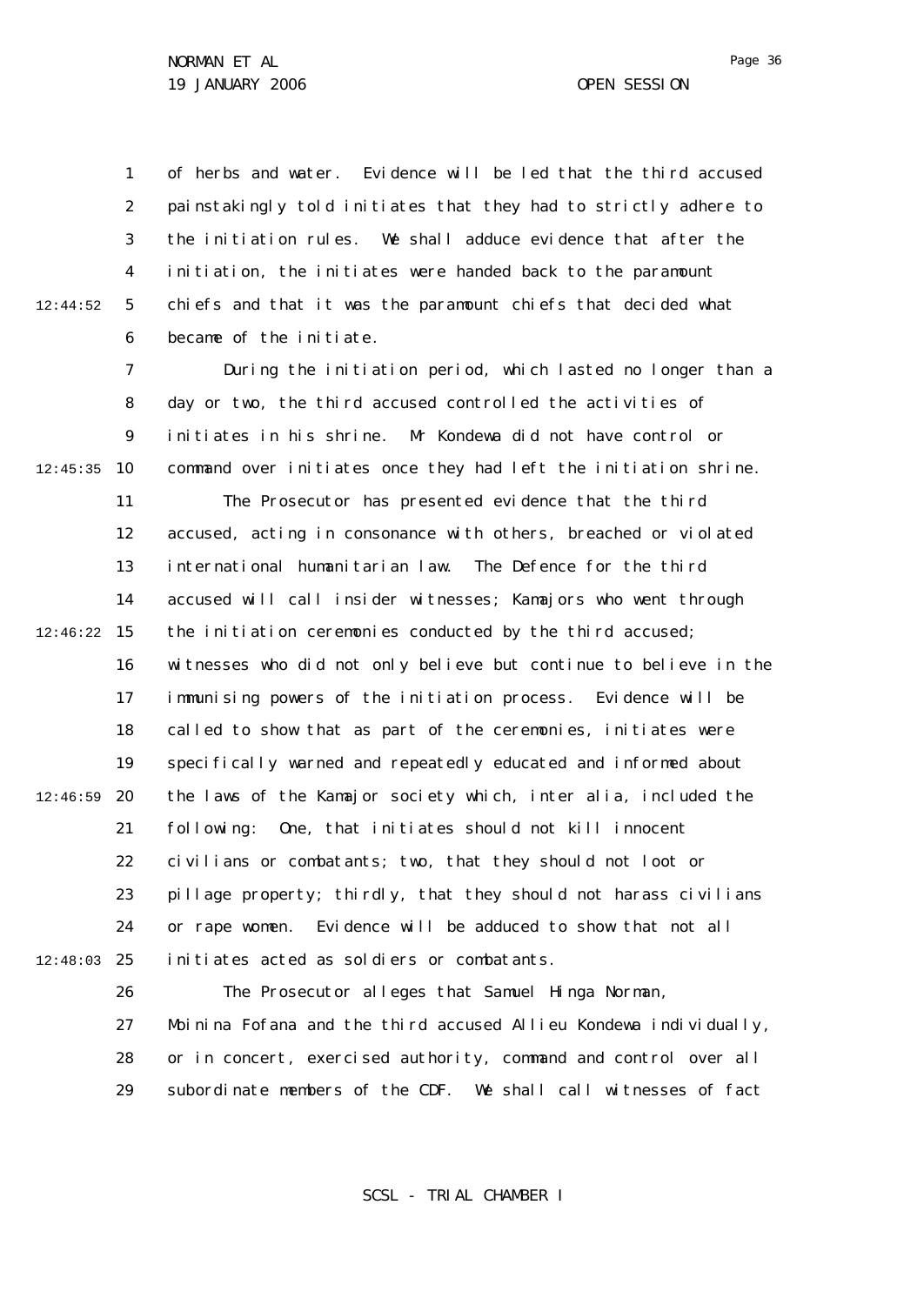1 2 to show that none of the three essential elements to establish command responsibility were applicable to the third accused.

3 4 5 6 7 8  $\mathsf{Q}$ 10 12:50:19 12:49:21 Firstly, that there was no superior-subordinate relationship between the third accused Allieu Kondewa and the perpetrators of the alleged crimes. Secondly, that the third accused did not have actual or constructive knowledge that the alleged crimes were about to be committed, were being committed or had been committed. Finally, that even if the third accused knew, he did not have the power to prevent or stop the crimes or punish the perpetrators.

11 12 13 14 15 12:51:10 16 Evidence of hierarchical structure of the CDF and the level of importance that was attached to the position of High Priest will be presented to Your Lordships. The three accused persons have been described by the Prosecutor as the holy trinity of the CDF movement. That is, God the father; God the son; and God the Holy Ghost, alluding to the third accused as the Holy Ghost.

17 18 19 12:52:07 20 21 22 23 24 We shall lead evidence to show that it was ECOMOG, the original peacekeeping force, that, for the most part of the war, had effective control over the CDF troops. Witnesses will testify about an incident involving the third accused in Bo, a report of which was made to ECOMOG. God, the Holy Ghost - that is, Mr Kondewa - was arrested and locked up in a cell by ECOMOG troops. This says it all about the level of authority Mr Kondewa wielded as High Priest of the CDF.

25 12:52:55 26 27 28 29 The Prosecutor would want this Court to find the third accused culpable for not saving or helping others when he could not help or save himself. We shall present evidence to show that when it was not ECOMOG, it was the War Council of the CDF that was responsible for the running and management of the war on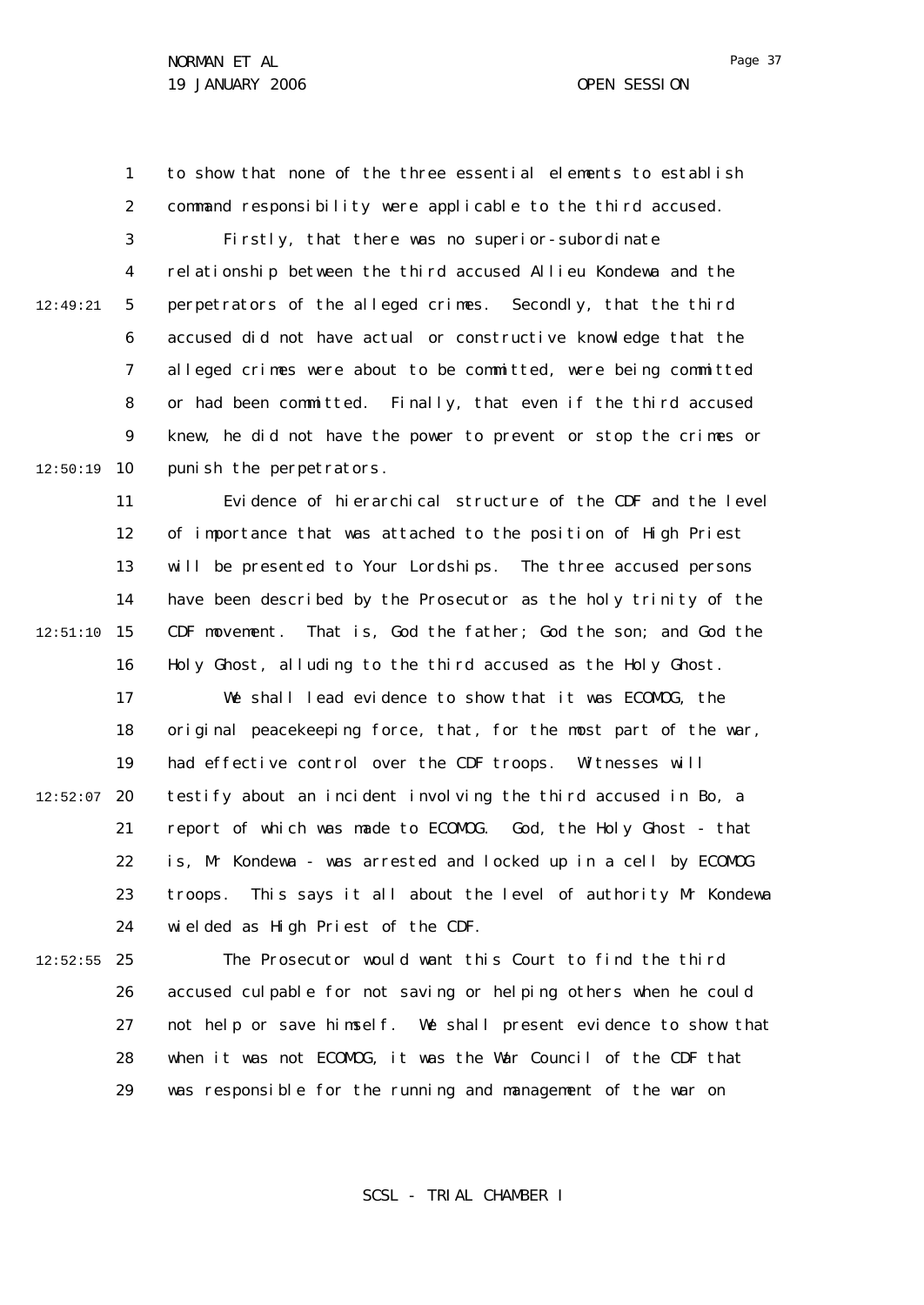1 2 3 4 5 6 7 8 9 10 12:54:51 11 12 13 14 15 12:55:32 16 17 18 19 20 12:56:11 21 22 23 24 25 12:56:44 26 27 28 29 12:54:05 behalf of the CDF. The third accused, Mr Kondewa, was not a member of that War Council, never sat at its meetings, and never had any business to do with that council. Evidence will be led on behalf of the third accused to show that most of the atrocities attributed to the CDF by the Prosecutor were largely committed by the RUF and AFRC, that is the Revolutionary United Front and members of the Armed Forces Ruling Council disguised in Kamajor outfits. Witnesses will testify that before the Kamajors entered Bo in 1998, the RUF and the AFRC, through one of their patrons, Dr MB Sesay, prepared ronkos, that is a traditional outfit of the Kamajor movement. These ronkos were prepared for the RUF/AFRC, which they wore to wreak havoc on innocent civilians. Evidence will be led that this pattern was followed throughout Sierra Leone by the RUF, the AFRC and members of the Sierra Leone Armed Forces right through the war period. I am sure Your Lordships have heard about the word "sobel", which means soldiers during the day and rebels at night. This might be the opportune time to add another word to the war lexicon of this country, and I will call it "Kamabel". That will be rebels during the day, transformed to Kamajors at night to commit the atrocities. The rationale behind this practice was twofold: One, to surprise the CDF forces and, secondly, to give the CDF a bad name, which to many they succeeded in doing. My Lords, I will conclude by saying that justice is a two-edged sword. Justice is demanded by the Prosecutor for the untold sufferings of the victims of the war. We demand justice for the third accused, who in the eyes of thousands was a liberator and not a villain. I thank Your Lordships for your patience and indulgence.